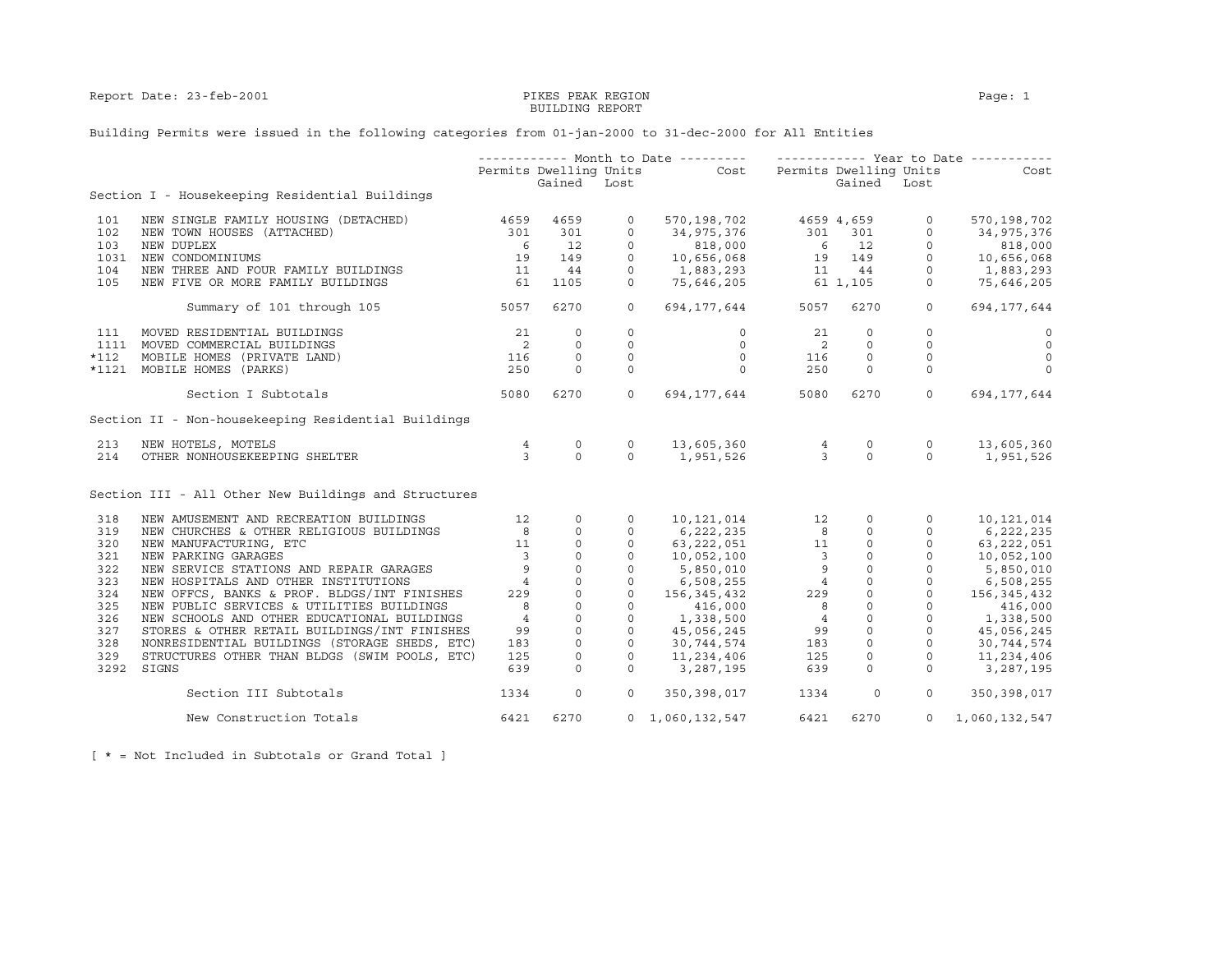Report Date: 23-feb-2001 **PIKES PEAK REGION** PAGE: 2

# BUILDING REPORT

### Building Permits were issued in the following categories from 01-jan-2000 to 31-dec-2000 for All Entities

|     |                                                  |              |                        |              | ----------- Month to Date --------- |                 |                        | ----------- Year to Date ---- |                  |
|-----|--------------------------------------------------|--------------|------------------------|--------------|-------------------------------------|-----------------|------------------------|-------------------------------|------------------|
|     |                                                  |              | Permits Dwelling Units |              | Cost                                |                 | Permits Dwelling Units |                               | Cost             |
|     | Section IV - Additions and Alterations           |              | Gained                 | Lost         |                                     |                 | Gained                 | Lost                          |                  |
| 433 | RESIDENTIAL BLDGS CONV TO INCREASE UNITS         | $\Omega$     |                        | 0            | - 0                                 | $\circ$         | 0                      |                               | 0                |
| 434 | RESIDENTIAL ALTERATIONS (REMODEL, ADD, ETC)      | 7559         |                        |              | 39, 378, 384                        | 7559            |                        |                               | 39,378,384       |
| 435 | RESIDENTIAL REMODEL THAT DECREASE UNITS          | $\mathbf{1}$ | $\Omega$               |              | 130,000                             | $\overline{1}$  | $\Omega$               | $\Omega$                      | 130,000          |
| 436 | RESIDENTIAL GARAGES AND CARPORTS (ATT & DET)     | 653          | $\Omega$               |              | 8,794,920                           | 653             | $\Omega$               |                               | 8,794,920        |
| 437 | COMMERCIAL ALTERATIONS (ADD, REMODEL, ETC)       | 1070         | $\Omega$               |              | 56,056,099                          | 1070            | $\mathsf{O}$           | $\Omega$                      | 56,056,099       |
|     | Section IV Subtotals                             | 9283         | $\Omega$               | $\Omega$     | 104, 359, 403                       | 9283            | $\Omega$               | $\Omega$                      | 104, 359, 403    |
|     | Section V - Conversions                          |              |                        |              |                                     |                 |                        |                               |                  |
| 540 | REMODEL COMMERCIAL TO RESIDENTIAL                | $\circ$      |                        |              | $\Omega$                            |                 |                        |                               |                  |
| 541 | REMODEL RESIDENTIAL TO COMMERCIAL                | 6            | $\Omega$               | 3            | 252,662                             | $6\overline{6}$ | $\Omega$               | 3                             | 252,662          |
|     | Section V Subtotals                              | 6            | $\circ$                | 3            | 252,662                             | 6               | $\Omega$               | 3                             | 252,662          |
|     | Section VI - Demolitions and Razing of Buildings |              |                        |              |                                     |                 |                        |                               |                  |
| 645 | DEMOLISH RESIDENTIAL BUILDINGS                   | 84           | $\mathbf 0$            |              | $\mathbf 0$                         | 84              | 0                      | $\circ$                       | $\Omega$         |
| 649 | DEMOLISH COMMERCIAL BUILDINGS                    | 35           | $\Omega$               | $\Omega$     | $\Omega$                            | 35              | $\Omega$               | $\Omega$                      | $\Omega$         |
|     | Section VI Subtotals                             | 119          | $\Omega$               | $\Omega$     | $\Omega$                            | 119             | $\Omega$               | $\Omega$                      | $\Omega$         |
|     | Add, Alt and Conversion Totals                   | 9408         | $\Omega$               | $\mathbf{3}$ | 104,612,065                         | 9408            | $\circ$                | 3                             | 104,612,065      |
|     |                                                  |              |                        |              |                                     |                 |                        |                               |                  |
|     | ***** GRAND TOTAL                                | 15829        | 6270                   |              | 3 1, 164, 744, 612                  | 15829           | 6270                   | $\overline{3}$                | 1, 164, 744, 612 |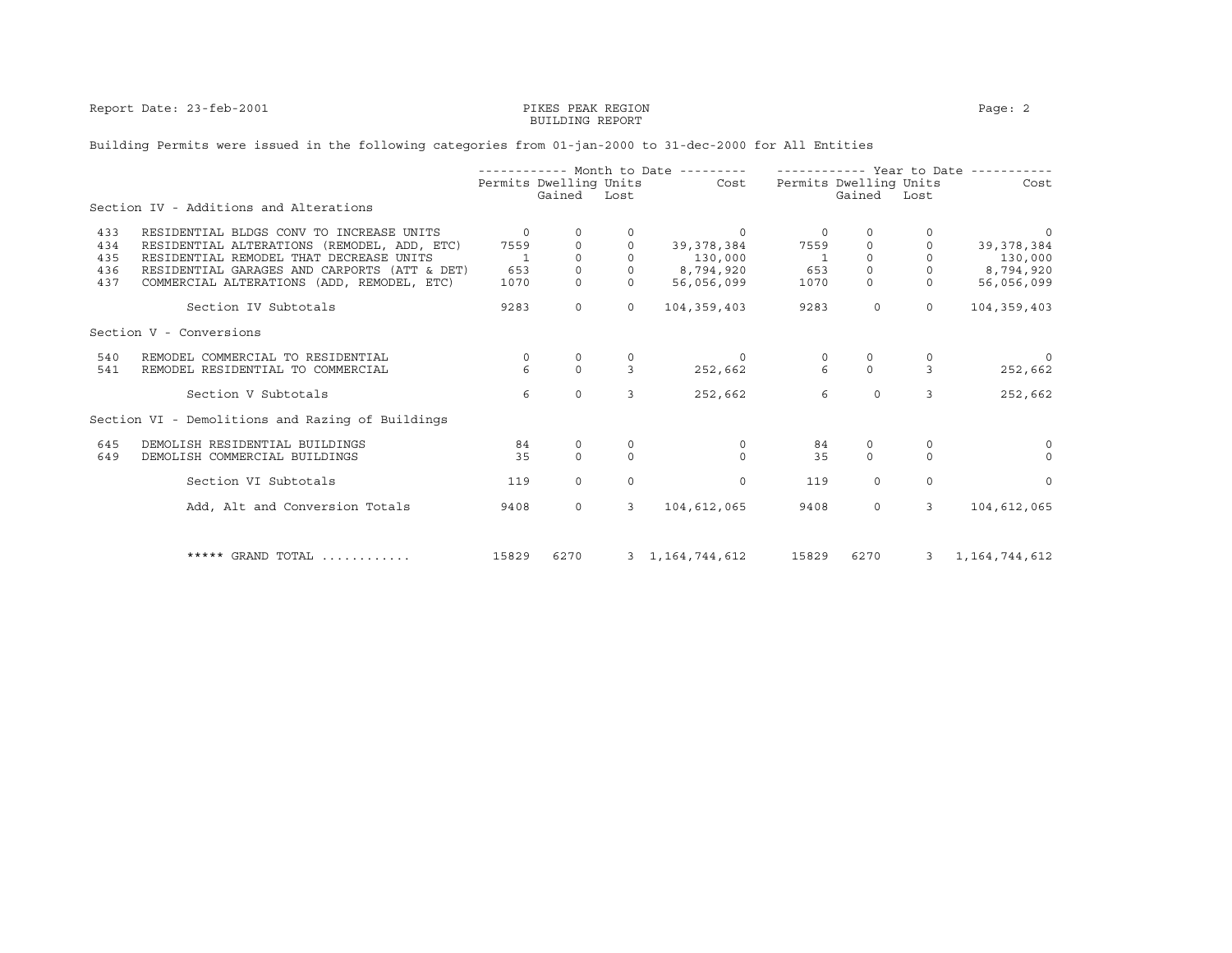## BUILDING REPORT

Building Permits were issued in the following categories from 01-jan-2000 to 31-dec-2000 for All Entities

Section VII - Permits over \$ 500K

| Permit Classification                                                                                                    | DUS | Contractor                      | Cost      |
|--------------------------------------------------------------------------------------------------------------------------|-----|---------------------------------|-----------|
| D76705 NEW SINGLE FAMILY HOUSING (DETACHED)<br>855 DOLAN DR - RESIDENCE                                                  |     | 1 MANSION BUILDERS DEVELOPMENT  | 625,000   |
| D94359 NEW SINGLE FAMILY HOUSING (DETACHED)<br>736 LAVELETT LN - RESIDENCE (ENG STAMP)                                   |     | 1 MELSSEN CONSTRUCTION          | 500,000   |
| D87990 NEW SINGLE FAMILY HOUSING (DETACHED)<br>844 PINEY RIDGE WY - RESIDENCE                                            |     | 1 HOMEOWNER                     | 530,000   |
| D91954 NEW SINGLE FAMILY HOUSING (DETACHED)                                                                              |     | 1 H H NORMAN CONST INC          | 850,000   |
| 109 S MARLAND RD - RESIDENCE<br>D95671 NEW SINGLE FAMILY HOUSING (DETACHED)                                              |     | 1 C R SHEA & CO                 | 900,000   |
| 4810 BROADLAKE VW - RESIDENCE<br>D90854 NEW SINGLE FAMILY HOUSING (DETACHED)                                             |     | 1 FOUNTAINHEAD HOMES            | 900,000   |
| 3860 CAMELS VW - RESIDENCE - ENG STAMPED<br>D74890 NEW SINGLE FAMILY HOUSING (DETACHED)                                  |     | 1 MAHLER GC                     | 723,000   |
| 3760 CAMELS VW - RESIDENCE<br>D95871 NEW SINGLE FAMILY HOUSING (DETACHED)                                                |     | 1 OAKSBURY HOMES                | 500,000   |
| 1050 DOLAN DR - RESIDENCE<br>D85319 NEW SINGLE FAMILY HOUSING (DETACHED)                                                 |     | 1 GREGOIRE HOMES                | 1,500,000 |
| 3635 HILL CR - RESIDENCE<br>D80843 NEW SINGLE FAMILY HOUSING (DETACHED)                                                  |     | 1 MICHAEL H. DAVIS              | 521,500   |
| 19155 ROYAL TROON DR - RESIDENCE (ENG STAMP)<br>D72760 NEW SINGLE FAMILY HOUSING (DETACHED)                              |     | 1 CUSTOM COUNTRY HOMES INC      | 680,000   |
| 19846 KERSHAW CT - RESIDENCE<br>D90964 NEW SINGLE FAMILY HOUSING (DETACHED)                                              |     | 1 LAURIA BLDRS. & LAND, LLC.    | 500,000   |
| 807 PINEY RIDGE WY - RESIDENCE ENG STAMPED<br>D88554 NEW SINGLE FAMILY HOUSING (DETACHED)                                |     | 1 ART C KLEIN                   | 605,000   |
| 7605 WINDING OAKS DR - RESIDENCE-ENG STAMP<br>D60225 NEW SINGLE FAMILY HOUSING (DETACHED)                                |     | 1 C R SHEA & CO                 | 1,100,000 |
| 3670 CAMELS VW - RESIDENCE<br>D85333 NEW SINGLE FAMILY HOUSING (DETACHED)                                                |     | 1 KIT'S CARPENTRY               | 600,000   |
| 5530 BUTLER CT - RESIDENCE (ENG STAMP)<br>D87290 NEW SINGLE FAMILY HOUSING (DETACHED)                                    |     | 1 BRANAN CONSTRUCTION           | 518,000   |
| 557 VISTA GRANDE DR - RESIDENCE - ENG STAMPED<br>D94850 NEW SINGLE FAMILY HOUSING (DETACHED)                             |     | 1 CHARLIE PATERSON CONSTR CO    | 700,000   |
| 696 COLUMBIA CT - RESIDENCE - ENG STAMPED<br>D73942 NEW SINGLE FAMILY HOUSING (DETACHED)<br>1805 CANTWELL GV - RESIDENCE |     | 1 NICHOLS & COMITO, LLC.        | 600,000   |
| D76315 NEW SINGLE FAMILY HOUSING (DETACHED)<br>596 SILVER OAK GV - RESIDENCE                                             |     | 1 CLASSIC RES CONSTR CO INC     | 580,000   |
| D73436 NEW SINGLE FAMILY HOUSING (DETACHED)                                                                              |     | 1 HOAGIE HOMES, INC.            | 600,000   |
| 19845 KERSHAW CT - RESIDENCE<br>D71530 NEW SINGLE FAMILY HOUSING (DETACHED)                                              |     | 1 ST CROIX BUILDERS INC         | 550,000   |
| 5895 GLADSTONE ST - RESIDENCE<br>D74138 NEW SINGLE FAMILY HOUSING (DETACHED)                                             |     | 1 NICHOLS & COMITO, LLC.        | 800,000   |
| 1755 BRANTFEATHER GV - RESIDENCE<br>D82164 NEW SINGLE FAMILY HOUSING (DETACHED)<br>3810 CAMELS VW - RESIDENCE            |     | 1 HIGHLAND BUILDERS CORPORATION | 675,000   |
| D94962 NEW SINGLE FAMILY HOUSING (DETACHED)<br>2354 STRATTON FOREST HT - RESIDENCE - ENG STAMPED                         |     | 1 CLASSIC RES CONSTR CO INC     | 2,000,000 |
| D78112 NEW SINGLE FAMILY HOUSING (DETACHED)<br>1940 OUADRANGLE CT - RESIDENCE                                            |     | 1 OVERTON CONSTRUCTION COMPANY  | 560,000   |
| D79659 NEW SINGLE FAMILY HOUSING (DETACHED)                                                                              |     | 1 PHILIP M HADDOCK CM           | 560,000   |
| 17275 COLONIAL PARK DR - RESIDENCE (ENG STAMP)<br>D89520 NEW SINGLE FAMILY HOUSING (DETACHED)                            |     | 1 HOAGIE HOMES, INC.            | 650,000   |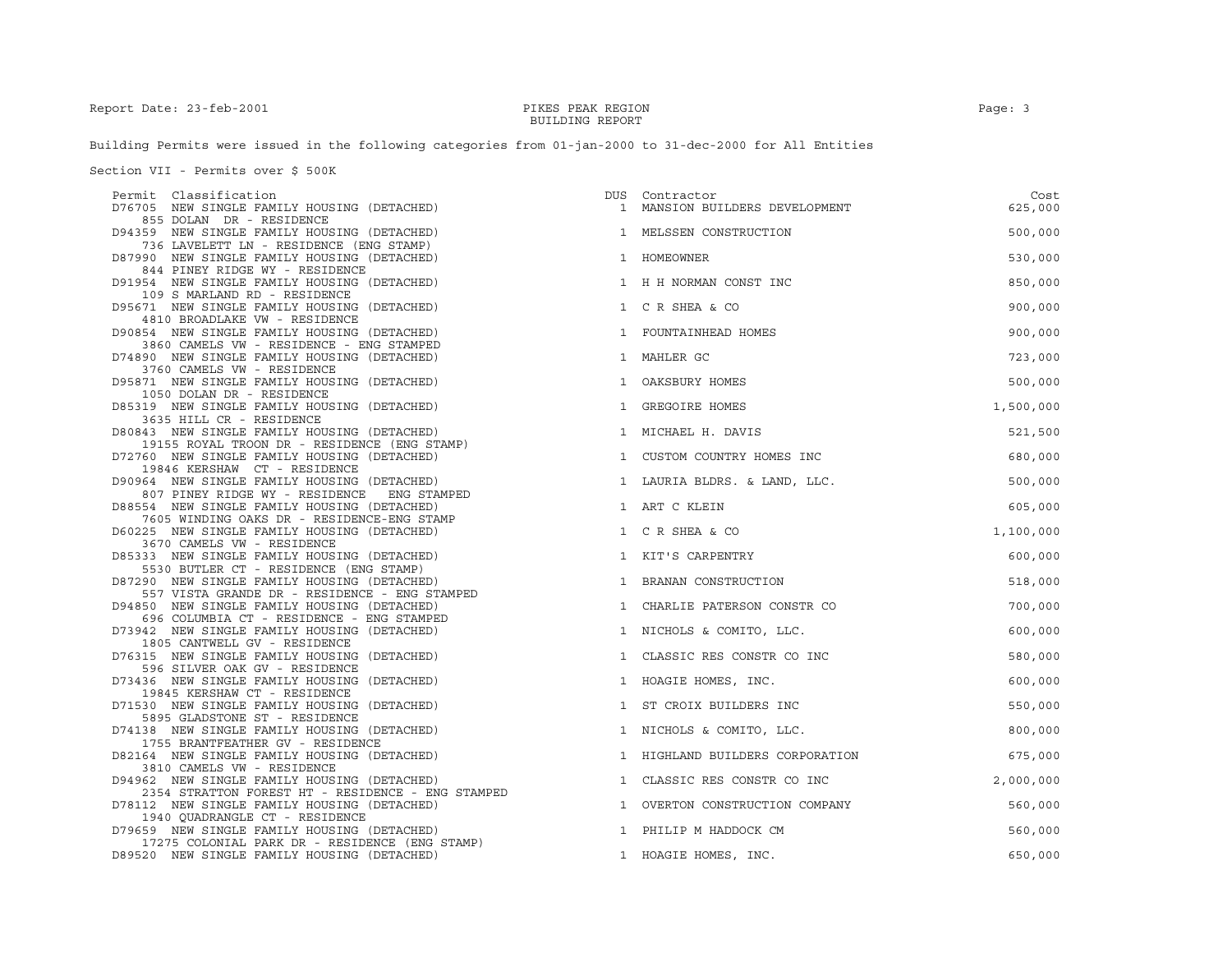| 14775 STERLING RD - RESIDENCE (ENG STAMP)<br>D80130 NEW SINGLE FAMILY HOUSING (DETACHED)                                                     |              | 1 NICHOLS & COMITO, LLC.         | 600,000 |
|----------------------------------------------------------------------------------------------------------------------------------------------|--------------|----------------------------------|---------|
| 1845 CANTWELL GV - RESIDENCE<br>D71552 NEW SINGLE FAMILY HOUSING (DETACHED)                                                                  |              | 1 GREGOIRE HOMES                 | 675,000 |
| 3708 CAMELROCK VW - RESIDENCE<br>D72655 NEW SINGLE FAMILY HOUSING (DETACHED)                                                                 |              | 1 BRANAN CONSTRUCTION            | 600,000 |
| 3345 HYDRA DR - RESIDENCE<br>D92445 NEW SINGLE FAMILY HOUSING (DETACHED)                                                                     |              | 1 GILTNER HOMES, INC.            | 550,000 |
| 19615 INSBOROUGH CT - RESIDENCE (ENG STAMP)<br>D95785 NEW SINGLE FAMILY HOUSING (DETACHED)                                                   |              | 1 ASPEN GOLD GEN. CONTR. & ENG.  | 500,000 |
| 808 LONG TIMBER LN - RESIDENCE {ENG.STAMPED}<br>D92237 NEW SINGLE FAMILY HOUSING (DETACHED)                                                  |              | 1 PINECREST CONSTRUCTION CO      | 500,000 |
| 1985 CRAIG DR - RES ENG STAMPED (CHANGED FROM 14785 SILVERTON)<br>D70599 NEW SINGLE FAMILY HOUSING (DETACHED)                                |              | 1 ART C KLEIN                    | 850,000 |
| 668 SILVER OAK GV - RESIDENCE<br>D71034 NEW SINGLE FAMILY HOUSING (DETACHED)                                                                 | $\mathbf{1}$ | TARA CUSTOM HOMES                | 800,000 |
| 1642 GOLDPEAK CT - RESIDENCE<br>D90827 NEW SINGLE FAMILY HOUSING (DETACHED)                                                                  |              | 1 GILBERT CONSTRUCTION           | 500,000 |
| 19415 KERSHAW CT - RESIDENCE<br>D93918 NEW SINGLE FAMILY HOUSING (DETACHED)                                                                  |              | 1 JASMINE HOMES, INC.            | 500,000 |
| 19681 ROYAL TROON DR - RESIDENCE                                                                                                             |              |                                  |         |
| D88500 NEW SINGLE FAMILY HOUSING (DETACHED)<br>16151 RED FOX LN - RESIDENCE                                                                  |              | 1 GOETZMANN CUSTOM HOMES INC     | 575,000 |
| D69004 NEW SINGLE FAMILY HOUSING (DETACHED)<br>10510 HUNTSMAN RD - RESIDENCE                                                                 |              | 1 HIGH COUNTRY INTL LTD          | 600,000 |
| D82160 NEW SINGLE FAMILY HOUSING (DETACHED)<br>772 LAVELETT LN - RESIDENCE (ENG STAMPED)                                                     | $\mathbf{1}$ | GENESIS HOMES                    | 500,000 |
| D70067 NEW SINGLE FAMILY HOUSING (DETACHED)<br>1820 PRESERVE DR - RESIDENCE                                                                  |              | 1 NICHOLS & COMITO, LLC.         | 700,000 |
| D95421 NEW SINGLE FAMILY HOUSING (DETACHED)<br>121 NEW SINGLE LATTLE TO BEIDENCE-ENG STAMPED<br>1970 FOX MOUNTAIN PT - RESIDENCE-ENG STAMPED |              | 1 NICHOLS & COMITO, LLC.         | 800,000 |
| D72158 NEW SINGLE FAMILY HOUSING (DETACHED)<br>1514 MESA AV - RESIDENCE                                                                      |              | 1 HEINE MASON HOMES, LLC.        | 960,000 |
| D71960 NEW SINGLE FAMILY HOUSING (DETACHED)<br>15880 WILDHAVEN LN - RESIDENCE                                                                | $\mathbf{1}$ | GENESIS HOMES                    | 550,000 |
| D87103 NEW SINGLE FAMILY HOUSING (DETACHED)<br>1215 SCARSBROOK CT - RESIDENCE (ENGINEERED STAMPED PLANS                                      |              | 1 MOUNTAIN WEST HOME BLDRS. INC. | 700,000 |
| D92832 NEW SINGLE FAMILY HOUSING (DETACHED)<br>5940 ECHO RIDGE LN - RESIDENCE -                                                              |              | 1 C R SHEA & CO                  | 700,000 |
| D79299 NEW SINGLE FAMILY HOUSING (DETACHED)<br>19434 RIM OF THE WORLD DR - RESIDENCE - (ENGINEER STAMPED)                                    |              | 1 BRANAN CONSTRUCTION            | 523,000 |
| D82027 NEW SINGLE FAMILY HOUSING (DETACHED)<br>17531 COLONIAL PARK DR - RESIDENCE                                                            |              | 1 MELSSEN CONSTRUCTION           | 500,000 |
| D75089 NEW SINGLE FAMILY HOUSING (DETACHED)<br>3135 BLODGETT DR - RESIDENCE (HDR SIZE REV'D W/ SKETCHES 8-16-00)                             |              | 1 COPPER VALLEY BUILDERS, INC    | 598,000 |
| D94640 NEW SINGLE FAMILY HOUSING (DETACHED)                                                                                                  |              | 1 BRANAN CONSTRUCTION            | 563,000 |
| 4470 MONITOR ROCK LN - RESIDENCE<br>D83885 NEW SINGLE FAMILY HOUSING (DETACHED)                                                              |              | 1 NICHOLS & COMITO, LLC.         | 900,000 |
| 1975 FOX MOUNTAIN PT - RESIDENCE<br>D79634 NEW SINGLE FAMILY HOUSING (DETACHED)                                                              |              | 1 DME HOMES                      | 575,000 |
| 15430 RATON RD - RESIDENCE ENG. STAMPED<br>D69911 NEW SINGLE FAMILY HOUSING (DETACHED)                                                       |              | 1 GLOBAL CONSTRUCTION MGMT CORP  | 725,000 |
| 443 DARLINGTON WY - RESIDENCE<br>D83364 NEW SINGLE FAMILY HOUSING (DETACHED)                                                                 |              | 1 HEMCO, INC.                    | 500,000 |
| 736 PINEY RIDGE WY - RESIDENCE<br>D90463 NEW SINGLE FAMILY HOUSING (DETACHED)                                                                | $\mathbf{1}$ | TRENDS WEST INC                  | 600,000 |
| 1360 POPES VALLEY DR - RESIDENCE<br>D70251 NEW SINGLE FAMILY HOUSING (DETACHED)                                                              | $\mathbf{1}$ | OAKNOLL BUILDERS INC             | 510,000 |
| 1390 GOLDEN HILLS RD - RESIDENCE<br>D76956 NEW SINGLE FAMILY HOUSING (DETACHED)                                                              |              | 1 GENESIS HOMES                  | 600,000 |
| 19515 ST GILES CT - RESIDENCE<br>D74985 NEW SINGLE FAMILY HOUSING (DETACHED)                                                                 |              | 1 EQUITY MANAGEMENT ASSOC INC    | 500,000 |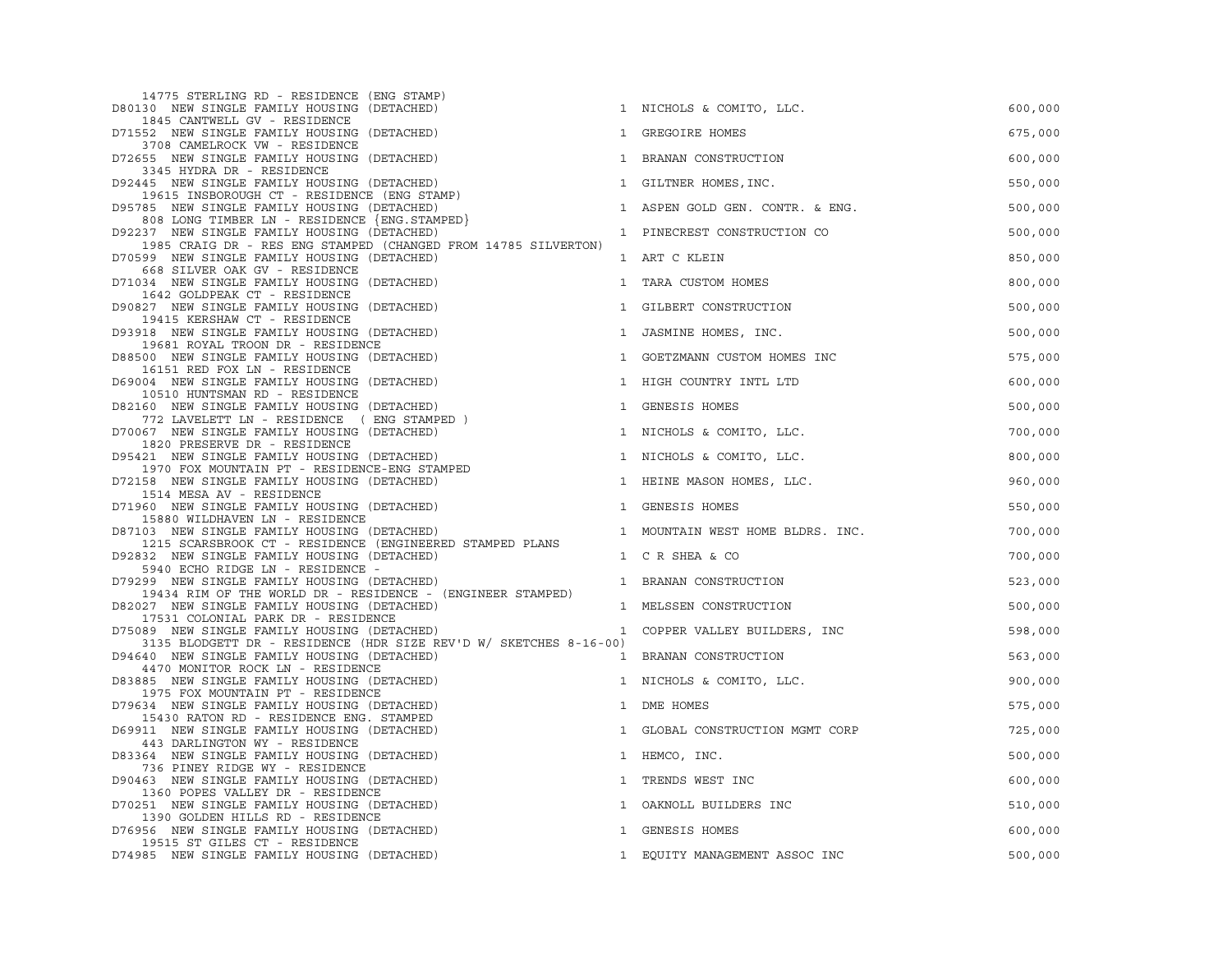| 18670 BROCKENBURY CT - RESIDENCE<br>D69211 NEW SINGLE FAMILY HOUSING (DETACHED)                 |              | 1 COPPER VALLEY BUILDERS, INC    | 890,000   |
|-------------------------------------------------------------------------------------------------|--------------|----------------------------------|-----------|
| 15848 WILDHAVEN LN - RESIDENCE<br>D74436 NEW SINGLE FAMILY HOUSING (DETACHED)                   |              | 1 C R SHEA & CO                  | 615,000   |
| 3645 CAMEL GV - RESIDENCE<br>D94774 NEW SINGLE FAMILY HOUSING (DETACHED)                        | 1            | ST CROIX BUILDERS INC            | 550,000   |
| 412 DARLINGTON WY - RESIDENCE<br>D83210 NEW SINGLE FAMILY HOUSING (DETACHED)                    | $\mathbf{1}$ | GLOBAL CONSTRUCTION MGMT CORP    | 650,000   |
| 402 N 33RD ST - RESIDENCE (ENGINEER STAMPED)<br>D95423 NEW SINGLE FAMILY HOUSING (DETACHED)     |              | 1 NICHOLS & COMITO, LLC.         | 600,000   |
| 1730 BRANTFEATHER GV - RESIDENCE<br>D95597 NEW SINGLE FAMILY HOUSING (DETACHED)                 | $\mathbf{1}$ | GREGOIRE HOMES                   | 925,000   |
| 4430 CHIMNEY ROCK LN - RESIDENCE ENG STAMPED<br>D84404 NEW SINGLE FAMILY HOUSING (DETACHED)     |              | 1 HOAGIE HOMES, INC.             | 650,000   |
| 10390 BURGESS RD - RESIDENCE<br>D93675 NEW SINGLE FAMILY HOUSING (DETACHED)                     | $\mathbf{1}$ | CLASSIC RES CONSTR CO INC        | 594,464   |
| 2104 STRATTON FOREST HT - RESIDENCE- ENG STAMPED<br>D90387 NEW SINGLE FAMILY HOUSING (DETACHED) |              | 1 RIGGLE CONSTRUCTION            | 600,000   |
| 511 SILVER OAK GV - RESIDENCE<br>D72402 NEW SINGLE FAMILY HOUSING (DETACHED)                    |              | 1 HIGH COUNTRY INTL LTD          | 500,000   |
| 3323 BISHOP PINE PT - RESIDENCE<br>D94368 NEW SINGLE FAMILY HOUSING (DETACHED)                  |              | 1 MELSSEN CONSTRUCTION           | 500,000   |
| 790 LAVELETT LN - RESIDENCE (ENG STAMP)<br>D83618 NEW SINGLE FAMILY HOUSING (DETACHED)          |              | 1 MICHAEL H. DAVIS               | 800,000   |
| 14595 ROLLER COASTER RD - RESIDENCE (ENG STAMP)<br>D70110 NEW SINGLE FAMILY HOUSING (DETACHED)  | $\mathbf{1}$ | CUSTOM COUNTRY HOMES INC         | 562,000   |
| 19575 BOX OAK WY - RESIDENCE<br>D88628 NEW CONDOMINIUMS                                         | 8            | SULLIVAN COMMUNITIES             | 606,203   |
| 4008 RIVIERA GV - NEW CONDOMINIUMS - BLDG B<br>D88626 NEW CONDOMINIUMS                          | 8            | SULLIVAN COMMUNITIES             | 662,113   |
| 3975 RIVIERA GV - NEW CONDOMINIUMS - BLDG C                                                     |              |                                  |           |
| D88624 NEW CONDOMINIUMS<br>3732 RIVIERA GV - NEW CONDOMINIUMS-BLDG C                            | 8            | SULLIVAN COMMUNITIES             | 662,113   |
| D86114 NEW CONDOMINIUMS                                                                         | 8            | SULLIVAN COMMUNITIES             | 662,113   |
| 3748 RIVIERA GV - 8-UNIT CONDO (FDTN ONLY) BLDG C-FIN 9-19-00<br>D86112 NEW CONDOMINIUMS        | 8            | SULLIVAN COMMUNITIES             | 662,113   |
| 3764 RIVIERA GV - 8-UNIT CONDO (BLDG C) FDTN ONLY - FIN 9-19-00<br>D86110 NEW CONDOMINIUMS      |              | 8 SULLIVAN COMMUNITIES           | 551,846   |
| 3731 RIVIERA GV - 8-UNIT CONDO (FDTN ONLY) BLDG A-FIN 9-19-00<br>D86111 NEW CONDOMINIUMS        |              | 8 SULLIVAN COMMUNITIES           | 606,203   |
| 3747 RIVIERA GV - 8-UNIT CONDO (BLDG B) FDTN ONLY-FIN 9-19-00<br>D86108 NEW CONDOMINIUMS        |              | 8 SULLIVAN COMMUNITIES           | 606,203   |
| 3715 RIVIERA GV - 8-UNIT CONDO (FDTN ONLY) BLDG B FIN 9-19-00<br>D88630 NEW CONDOMINIUMS        |              | 8 SULLIVAN COMMUNITIES           | 662,113   |
| 3976 RIVIERA GV - NEW CONDOMINIUMS - BLDG C<br>D87516 NEW CONDOMINIUMS                          | 8            | HARMONY HOMES, INC               | 674,480   |
| 4910 UNIVERSAL HT - CONDOMINIUMS 8 UNIT<br>D88625 NEW CONDOMINIUMS                              | 8            | SULLIVAN COMMUNITIES             | 606,203   |
| 3716 RIVIERA GV - NEW CONDOMINIUMS - BLDG B<br>D88627 NEW CONDOMINIUMS                          | 8            | SULLIVAN COMMUNITIES             | 662,113   |
| 4007 RIVIERA GV - NEW CONDOMINIUMS - BLDG C<br>D88632 NEW CONDOMINIUMS                          | 8            | SULLIVAN COMMUNITIES             | 606,203   |
| 3960 RIVIERA GV - NEW CONDOMINIUMS - BLDG B<br>D88634 NEW CONDOMINIUMS                          | 8            | SULLIVAN COMMUNITIES             | 551,846   |
| 3944 RIVIERA GV - NEW CONDOMINIUMS - BLDG A<br>D88629 NEW CONDOMINIUMS                          | 8            | SULLIVAN COMMUNITIES             | 606,203   |
| 3992 RIVIERA GV - NEW CONDOMINIUMS - BLDG B                                                     |              |                                  |           |
| D91009 NEW FIVE OR MORE FAMILY BUILDINGS<br>7090 COLONIAL CROSSING GV - 20 UNIT APT BLDG        | 20           | COLORADO FIRST CONSTRUCTION      | 1,211,338 |
| D91005 NEW FIVE OR MORE FAMILY BUILDINGS<br>7210 COLONIAL CROSSING GV - 20-UNIT APT BLDG        | 20           | COLORADO FIRST CONSTRUCTION      | 1,211,338 |
| D82277 NEW FIVE OR MORE FAMILY BUILDINGS                                                        |              | 16 WESTERN NATIONAL CONSTRUCTION | 902,045   |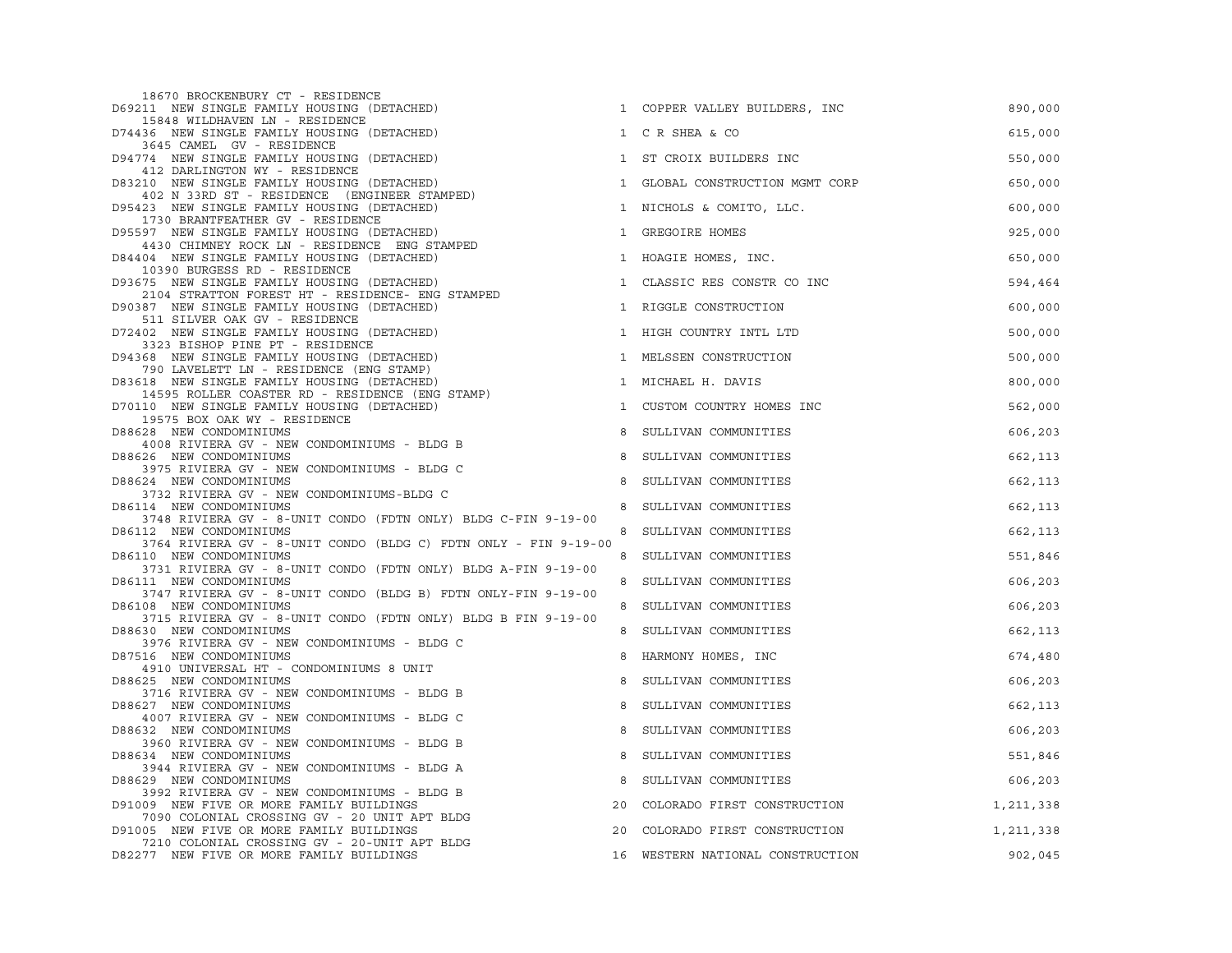| 4480 MALIBU PT - NEW APT BLDG (I6 UNITS)                                                                                         |    |                                  |           |
|----------------------------------------------------------------------------------------------------------------------------------|----|----------------------------------|-----------|
| D86079 NEW FIVE OR MORE FAMILY BUILDINGS                                                                                         | 12 | SCHAUER CONSTRUCTION CO INC      | 851,379   |
| 7239 LITTLE TIMBER GV - NEW APT BLDG 12 UNITS<br>D70459 NEW FIVE OR MORE FAMILY BUILDINGS                                        |    | 24 GREAT WEST CONTRACTORS, LLC.  | 1,379,712 |
| 13535 ASHBROOK HT - 24 UNIT APT BLDG (BLDG 5)<br>D85095 NEW FIVE OR MORE FAMILY BUILDINGS<br>2490 RAYWOOD VW7 - 24 UNIT APT BLDG |    | 24 FF DEVELOPMENT L.P.           | 1,821,243 |
| D91011 NEW FIVE OR MORE FAMILY BUILDINGS<br>7111 INDEPENDENCE CROSSIN GV - 20-UNIT APT BLDG                                      |    | 20 COLORADO FIRST CONSTRUCTION   | 1,211,338 |
| D85094 NEW FIVE OR MORE FAMILY BUILDINGS<br>2526 RAYWOOD VW10 - 20 UNIT APT BLDG                                                 | 20 | FF DEVELOPMENT L.P.              | 1,986,993 |
| D85097 NEW FIVE OR MORE FAMILY BUILDINGS<br>2525 RAYWOOD VW9 - 24 UNIT APT BLDG                                                  |    | 24 FF DEVELOPMENT L.P.           | 2,290,144 |
| D70458 NEW FIVE OR MORE FAMILY BUILDINGS<br>126 PALOMA HT - 24 UNIT APT BLDG (BLDG 1)                                            |    | 24 GREAT WEST CONTRACTORS, LLC.  | 1,379,712 |
| D82267 NEW FIVE OR MORE FAMILY BUILDINGS<br>1245 CAPISTRANO PT - NEW APT BLDG (16 UNITS                                          |    | 16 WESTERN NATIONAL CONSTRUCTION | 902,045   |
| D70472 NEW FIVE OR MORE FAMILY BUILDINGS<br>35 PALOMA HT - 8 UNIT APT BLDG                                                       | 8  | GREAT WEST CONTRACTORS, LLC.     | 564,486   |
| D91006 NEW FIVE OR MORE FAMILY BUILDINGS<br>7150 COLONIAL CROSSING GV - 20-UNIT APT BLDG                                         | 20 | COLORADO FIRST CONSTRUCTION      | 1,211,338 |
| D86083 NEW FIVE OR MORE FAMILY BUILDINGS<br>7240 LITTLE TIMBER GV - NEW APT BLDG 12 UNITS                                        | 12 | SCHAUER CONSTRUCTION CO INC      | 851,379   |
| D70468 NEW FIVE OR MORE FAMILY BUILDINGS<br>53 PALOMA HT - 8 UNIT APT BLDG (BLDG 8)                                              | 8  | GREAT WEST CONTRACTORS, LLC.     | 664,162   |
| D82276 NEW FIVE OR MORE FAMILY BUILDINGS<br>4460 MALIBU PT - NEW APT BLDG (16 UNITS)                                             | 16 | WESTERN NATIONAL CONSTRUCTION    | 902,045   |
| D86086 NEW FIVE OR MORE FAMILY BUILDINGS<br>7220 LITTLE TIMBER GV - NEW APT BLDG 12 UNITS                                        | 12 | SCHAUER CONSTRUCTION CO INC      | 851,379   |
| D88502 NEW FIVE OR MORE FAMILY BUILDINGS<br>3140 MALLARD DR - APARTMENT BLDG                                                     |    | 51 BROWN CONSTRUCTION, INC.      | 2,683,951 |
| D70466 NEW FIVE OR MORE FAMILY BUILDINGS<br>13606 ASHBROOK HT - 8 UNIT APT BLDG (BLDG 3)                                         | 8  | GREAT WEST CONTRACTORS, LLC.     | 664,162   |
| D86080 NEW FIVE OR MORE FAMILY BUILDINGS<br>7260 LITTLE TIMBER GV - NEW APT BLDG 8 UNITS                                         | 8  | SCHAUER CONSTRUCTION CO INC      | 596,912   |
| D86077 NEW FIVE OR MORE FAMILY BUILDINGS<br>7360 LITTLE TIMBER GV - NEW APT BLDG 8 UNITS                                         | 8  | SCHAUER CONSTRUCTION CO INC      | 596,912   |
| D82271 NEW FIVE OR MORE FAMILY BUILDINGS<br>4470 DANA PT - NEW APT BLDG (16 UNITS)                                               | 16 | WESTERN NATIONAL CONSTRUCTION    | 902,045   |
| D86076 NEW FIVE OR MORE FAMILY BUILDINGS<br>7259 LITTLE TIMBER GV - NEW APT BLDG 12 UNITS                                        | 12 | SCHAUER CONSTRUCTION CO INC      | 851,379   |
| D86075 NEW FIVE OR MORE FAMILY BUILDINGS<br>7340 LITTLE TIMBER GV - NEW APT BLDG 8 UNITS                                         | 8  | SCHAUER CONSTRUCTION CO INC      | 596,912   |
| D86074 NEW FIVE OR MORE FAMILY BUILDINGS<br>7320 LITTLE TIMBER GV - NEW APT BLDS 8 UNITS                                         | 8  | SCHAUER CONSTRUCTION CO INC      | 596,912   |
| D91007 NEW FIVE OR MORE FAMILY BUILDINGS<br>7130 COLONIAL CROSSING GV - 20 UNIT APT BLDG                                         | 20 | COLORADO FIRST CONSTRUCTION      | 1,211,338 |
| D70464 NEW FIVE OR MORE FAMILY BUILDINGS<br>180 PALOMA HT - 24 UNIT APT BLDG (BLDG 11)                                           |    | 24 GREAT WEST CONTRACTORS, LLC.  | 1,379,712 |
| D85090 NEW FIVE OR MORE FAMILY BUILDINGS<br>2471 RAYWOOD VW - 20 UNIT APT BLDG                                                   | 20 | FF DEVELOPMENT L.P.              | 1,986,993 |
| D91018 NEW FIVE OR MORE FAMILY BUILDINGS<br>7135 INDEPENDENCE CROSSIN GV - 20-UNIT APT BLDG                                      | 20 | COLORADO FIRST CONSTRUCTION      | 1,326,334 |
| D85099 NEW FIVE OR MORE FAMILY BUILDINGS<br>2508 RAYWOOD VW8 - 20 UNIT APT BLDG                                                  | 20 | FF DEVELOPMENT L.P.              | 1,722,060 |
| D85093 NEW FIVE OR MORE FAMILY BUILDINGS<br>2543 RAYWOOD VW11 - 20 UNIT APT BLDG                                                 | 20 | FF DEVELOPMENT L.P.              | 1,986,993 |
| D85088 NEW FIVE OR MORE FAMILY BUILDINGS<br>2472 RAYWOOD VWBLDG 6 - 20 UNIT APT BLDG                                             | 20 | FF DEVELOPMENT L.P.              | 1,986,993 |
| D70463 NEW FIVE OR MORE FAMILY BUILDINGS<br>162 PALOMA HT - 24 UNIT APT BLDG (BLDG 12)                                           | 24 | GREAT WEST CONTRACTORS, LLC.     | 1,379,712 |
| D91012 NEW FIVE OR MORE FAMILY BUILDINGS                                                                                         |    | 20 COLORADO FIRST CONSTRUCTION   | 1,326,334 |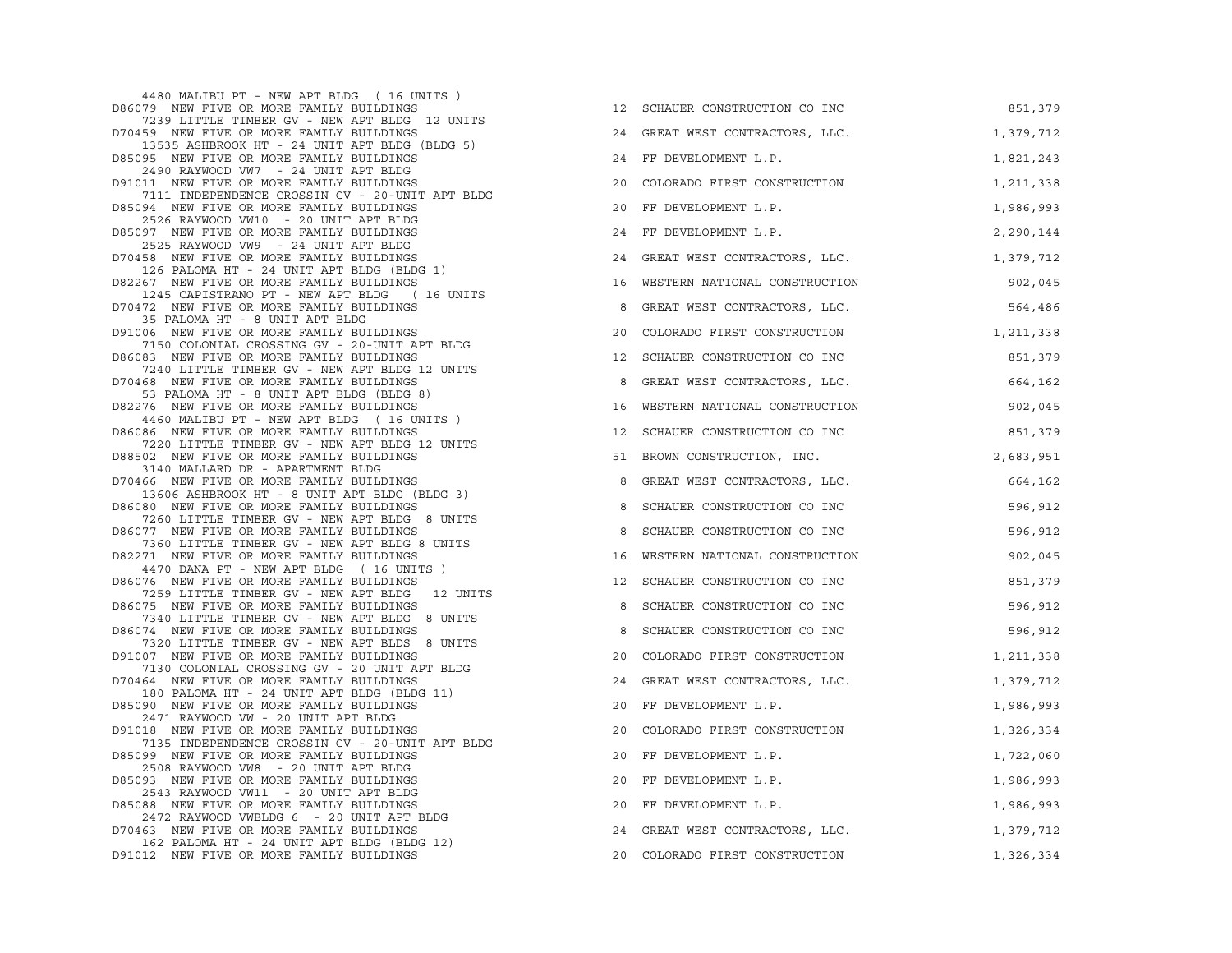| 7190 COLONIAL CROSSING GV - 20-UNIT APT BLDG<br>D70462 NEW FIVE OR MORE FAMILY BUILDINGS                                   |    | 24 GREAT WEST CONTRACTORS, LLC.          | 1,379,712 |
|----------------------------------------------------------------------------------------------------------------------------|----|------------------------------------------|-----------|
| 144 PALOMA HT - 24 UNIT APT BLDG (BLDG 13)<br>D84607 NEW FIVE OR MORE FAMILY BUILDINGS                                     |    | 22 FF DEVELOPMENT L.P.                   | 1,970,985 |
| 2561 RAYWOOD VWBLDG 13 - 22 UNIT APT BLDG<br>D84603 NEW FIVE OR MORE FAMILY BUILDINGS                                      | 20 | FF DEVELOPMENT L.P.                      | 1,722,060 |
| 2580 RAYWOOD VWBLDG 15 - 20 UNIT APT BLDG<br>D84600 NEW FIVE OR MORE FAMILY BUILDINGS                                      |    | 24 FF DEVELOPMENT L.P.                   | 1,821,243 |
| 2454 RAYWOOD VWBLDG 4 - 24 UNIT APT BLDG                                                                                   |    |                                          |           |
| D84598 NEW FIVE OR MORE FAMILY BUILDINGS<br>2436 RAYWOOD VWBLDG 2 - 20 UNIT APT BLDG                                       | 20 | FF DEVELOPMENT L.P.                      | 1,986,993 |
| D84595 NEW FIVE OR MORE FAMILY BUILDINGS<br>2544 RAYWOOD VWBLDG 12 - 20 UNIT APT BLDG                                      | 20 | FF DEVELOPMENT L.P.                      | 2,182,757 |
| D84593 NEW FIVE OR MORE FAMILY BUILDINGS                                                                                   | 20 | FF DEVELOPMENT L.P.                      | 2,182,757 |
| 2562 RAYWOOD VWBLDG 14 - 20 UNIT APT BLDG<br>D84589 NEW FIVE OR MORE FAMILY BUILDINGS                                      | 20 | FF DEVELOPMENT L.P.                      | 2,182,757 |
| 2418 RAYWOOD VWBLDG 1 - 20 UNT APT BLDG<br>D70457 NEW FIVE OR MORE FAMILY BUILDINGS                                        | 24 | GREAT WEST CONTRACTORS, LLC.             | 1,379,712 |
| 13644 ASHBROOK HT - 24 UNIT APT BLDG (BLDG 2)                                                                              |    |                                          |           |
| D70461 NEW FIVE OR MORE FAMILY BUILDINGS<br>71 PALOMA HT - 24 UNIT APT BLDG (BLDG 7)                                       |    | 24 GREAT WEST CONTRACTORS, LLC.          | 1,379,712 |
| D84601 NEW FIVE OR MORE FAMILY BUILDINGS<br>2453 RAYWOOD VWBLDG 3 - 20 UNIT APT BLDG                                       | 20 | FF DEVELOPMENT L.P.                      | 1,722,060 |
| D70460 NEW FIVE OR MORE FAMILY BUILDINGS                                                                                   | 24 | GREAT WEST CONTRACTORS, LLC.             | 1,379,712 |
| 89 PALOMA HT - 24 UNIT APT BLDG (BLDG 6)<br>D82281 NEW FIVE OR MORE FAMILY BUILDINGS                                       | 16 | WESTERN NATIONAL CONSTRUCTION            | 902,045   |
| 1295 ENCINITAS PT - NEW APT BLDG (16 UNITS)<br>D82280 NEW FIVE OR MORE FAMILY BUILDINGS                                    | 16 | WESTERN NATIONAL CONSTRUCTION            | 902,045   |
| 1235 ENCINITAS PT - NEW APT BLDG (16 UNITS)<br>D82279 NEW FIVE OR MORE FAMILY BUILDINGS                                    | 16 | WESTERN NATIONAL CONSTRUCTION            | 902,045   |
| 1175 ENCINITAS PT - NEW APT BLDG (16 UNITS)                                                                                |    |                                          |           |
| D82278 NEW FIVE OR MORE FAMILY BUILDINGS<br>1115 ENCINITAS PT - NEW APT BLDG (16 UNITS)                                    | 16 | WESTERN NATIONAL CONSTRUCTION            | 902,045   |
| D82275 NEW FIVE OR MORE FAMILY BUILDINGS<br>4475 MALIBU PT - NEW APT BLDG (16 UNITS)                                       | 16 | WESTERN NATIONAL CONSTRUCTION            | 902,045   |
| D82274 NEW FIVE OR MORE FAMILY BUILDINGS<br>1120 ENCINITAS PT - NEW APT BLDG (16 UNITS)                                    | 16 | WESTERN NATIONAL CONSTRUCTION            | 902,045   |
| D82273 NEW FIVE OR MORE FAMILY BUILDINGS                                                                                   |    | 16 WESTERN NATIONAL CONSTRUCTION 602,045 |           |
| 1135 CAPISTRANO PT - NEW APT BLDG (16 UNITS)<br>D91014 NEW FIVE OR MORE FAMILY BUILDINGS                                   |    | 20 COLORADO FIRST CONSTRUCTION           | 1,326,334 |
| 7170 COLONIAL CROSSING GV - 20-UNIT APT BLDG<br>D82270 NEW FIVE OR MORE FAMILY BUILDINGS                                   |    | 16 WESTERN NATIONAL CONSTRUCTION         | 902,045   |
| 4485 DANA PT - NEW APT BLDS ( 16 UNITS ); CHG 3/31/00 FRM 4475<br>D82268 NEW FIVE OR MORE FAMILY BUILDINGS                 |    | 16 WESTERN NATIONAL CONSTRUCTION         | 902,045   |
| 1230 ENCINITAS PT - NEW APT (16 UNITS)                                                                                     |    |                                          |           |
| D91016 NEW FIVE OR MORE FAMILY BUILDINGS<br>7110 COLONIAL CROSSING GV - 20-UNIT APT BLDG                                   |    | 20 COLORADO FIRST CONSTRUCTION           | 1,326,334 |
| D79562 NEW HOTELS, MOTELS<br>7130 COMMERCE CENTER DR - STAYBRIDGE HOTEL (FDN ONLY) FEES PD THRU FINISH                     |    | 0 R & R GENERAL CONTRACTING, LLC         | 3,524,828 |
| D86420 NEW HOTELS, MOTELS                                                                                                  |    | 0 EDSALL CONSTRUCTION CO.                | 4,593,257 |
| 1855 AEROPLAZA DR - HOTEL-FDTN (115 RMS) SS/FIN 10-16 (EXCLUDES DINING & KIT<br>D72133 NEW HOTELS, MOTELS                  |    | 0 R & R GENERAL CONTRACTING, LLC         | 987,275   |
| 6715 PANAMINT CT - NEW MOTEL (34 ROOMS)<br>D92947 NEW HOTELS, MOTELS                                                       |    | 0 M A MORTENSON COMPANY                  | 4,500,000 |
| 7 LAKE CR - HOTEL (FDTN&SS) (UNDERSLAB1/9/01) FIN 01/31/01<br>D91126 OTHER NONHOUSEKEEPING SHELTER                         |    | 0 GERALD H PHIPPS INC                    | 1,139,027 |
| 1138 N CASCADE AV - DORM (FDTN) ALL FEES PD/UNDERSLAB&SS/FIN 1-9-01                                                        |    |                                          |           |
| D91120 OTHER NONHOUSEKEEPING SHELTER<br>1132 N CASCADE AV - DORM (FDTN) (ALL FEES PD) UNDERSLAB SS/FIN 1-9-01              |    | 0 GERALD H PHIPPS INC                    | 747,499   |
| D85525 NEW AMUSEMENT AND RECREATION BUILDINGS 60 0 GATEWAY CONSTRUCTION CO.<br>2335 ALLEGHENY DR - NEW RECREATION BUILDING |    |                                          | 1,575,000 |
| D87777 NEW AMUSEMENT AND RECREATION BUILDINGS                                                                              |    | 0 NUNN CONSTRUCTION INC                  | 3,864,401 |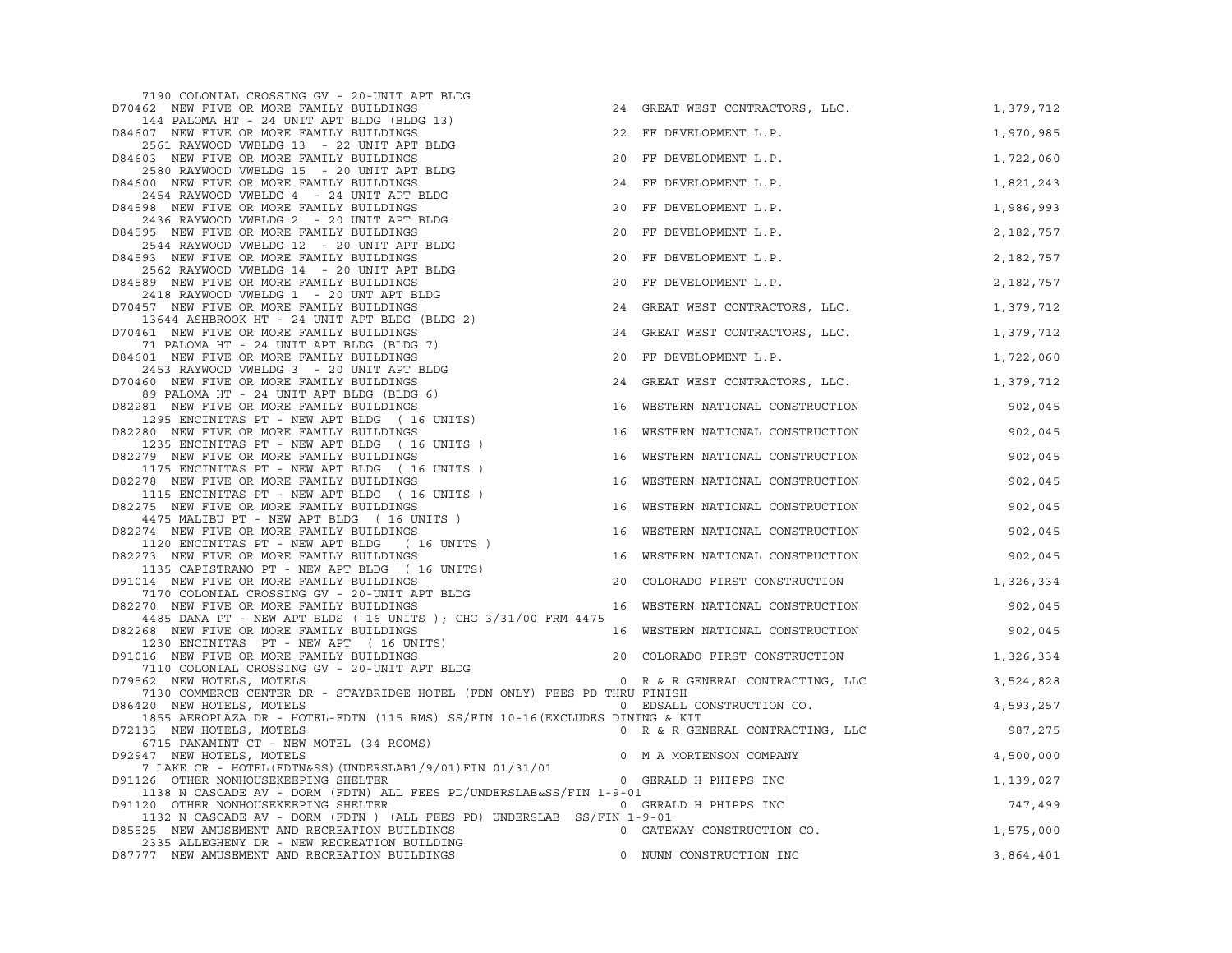| 3920 DUBLIN BD - NEW RECREATION BLDG (FDTN ONLY) FEE PD (SS/FIN 11-8-00)                                                                                                      |             |
|-------------------------------------------------------------------------------------------------------------------------------------------------------------------------------|-------------|
| D87774 NEW AMUSEMENT AND RECREATION BUILDINGS<br>0 NUNN CONSTRUCTION INC                                                                                                      | 3, 112, 242 |
| 280 S UNION BD - NEW RECREATION BLDG - FDTN ONLY (SS/FIN 11-8-00)<br>D88912 NEW CHURCHES AND OTHER RELIGIOUS BUILDINGS<br>0 NUNN CONSTRUCTION INC                             | 1,653,564   |
| 2650 PARISH VW - ADD TO CHAPEL                                                                                                                                                |             |
| D78783 NEW CHURCHES AND OTHER RELIGIOUS BUILDINGS<br>0 ART C KLEIN<br>1830 S CORONA ST - ADD TO CHURCH & INT REMODEL                                                          | 987,000     |
| 0 DUDLEY DEVELOPMENT, INC<br>D77473 NEW CHURCHES AND OTHER RELIGIOUS BUILDINGS                                                                                                | 1,744,942   |
| 4955 BRADLEY RD - CHURCH                                                                                                                                                      |             |
| D76369 NEW CHURCHES AND OTHER RELIGIOUS BUILDINGS<br>0 COLORADO CONSTRUCTORS & ASSOC<br>5090 AUSTIN BLUFFS PY - ADDITION TO CHURCH [PHASE I]                                  | 1,561,801   |
| D80855 NEW INDUSTRIAL BUILDINGS (MANUFACTURING ETC) 0 DPR CONSTRUCTION, INC.                                                                                                  | 9,012,843   |
| 1615 W GARDEN OF THE GODS RD - INT FINISH - FAB 23- MOD 1 - PKG B<br>D88370 NEW INDUSTRIAL BUILDINGS (MANUFACTURING ETC) 0 DPR CONSTRUCTION, INC.                             | 1,242,300   |
| 1615 W GARDEN OF THE GODS RD - INT FINISH - MANUFACTURING (FAB 23/MOD 1 A)                                                                                                    |             |
| D88369 NEW INDUSTRIAL BUILDINGS (MANUFACTURING ETC) 0 DPR CONSTRUCTION, INC.<br>1615 W GARDEN OF THE GODS RDFAB23 MOD1 - INT FINISH - MANUFACTURING (SEE ELEC COMMENTS)       | 11,981,508  |
| D85071 NEW INDUSTRIAL BUILDINGS (MANUFACTURING ETC) 0 DPR CONSTRUCTION, INC.                                                                                                  | 514,000     |
| 1585 W GARDEN OF THE GODS RDGG3 - INT FINISH - MFG SUPPORT BLDG (GG3) CHG FROM II-N *                                                                                         |             |
| D70755 NEW INDUSTRIAL BUILDINGS (MANUFACTURING ETC) 0 RADIL CONSTRUCTION INC<br>485 ELKTON DR - NEW MFG/WHSE BLDG                                                             | 2,340,000   |
| D95601 NEW INDUSTRIAL BUILDINGS (MANUFACTURING ETC)<br>0 DPR CONSTRUCTION, INC.                                                                                               | 36,000,000  |
| 1615 W GARDEN OF THE GODS RD - INT FINISH-MFG (FAB 23 MOD 2)<br>D93611 NEW INDUSTRIAL BUILDINGS (MANUFACTURING ETC) 0 NEXERA, INC.                                            | 1,650,000   |
| 1610 W GARDEN OF THE GODS RD - ADD TO MFG BLDG (FDTN ONLY) (SS & FIN 1-23-01)                                                                                                 |             |
| D74156 NEW PARKING GARAGES<br>0 DPR CONSTRUCTION, INC.<br>1679 W GARDEN OF THE GODS RD - PARKING GARAGE; CASSIONS (FDN & UNDERSLAB) SS/FIN 5/10                               | 7,000,000   |
| D92978 NEW PARKING GARAGES<br>0 HUGHES-SMITH, INC                                                                                                                             | 1,167,100   |
| 2348 BRIAR RIDGE PT - PARKING GARAGE - FDN ONLY<br>0 BRYAN CONSTRUCTION, INC.                                                                                                 |             |
| D72442 NEW PARKING GARAGES<br>1225 MOTOR CITY DR - PARKING GARAGE (FDTN ONLY; SS/FIN 3-20-00)) ALL FEES PD                                                                    | 1,885,000   |
| D71213 NEW SERVICE STATIONS AND REPAIR GARAGES OF THE REST OF CLASSIC RES CONSTR CO INC                                                                                       | 531,887     |
| 3715 RANDALL DR - NEW AUTO SERVICE<br>D79894 NEW SERVICE STATIONS AND REPAIR GARAGES OF THE REAL PROPERT GEN. CONTRACTORS                                                     | 578,000     |
| 10670 CHARTER OAK RANCH RD - (AUTO DETAIL BLDG) FDTN, SS/FINISH 6-29-00                                                                                                       |             |
| D79896 NEW SERVICE STATIONS AND REPAIR GARAGES<br>0 SOUTHWEST GEN. CONTRACTORS<br>10630 CHARTER OAK RANCH RD - (PAINT & BODY SHOP) FDTN, SS/ FINISH 6-29-00                   | 741,000     |
| D84894 NEW SERVICE STATIONS AND REPAIR GARAGES<br>0 ART C KLEIN                                                                                                               | 2,732,823   |
| 1145 TRANSIT DR - MAINTENANCE BLDG-FDTN ONLY SS & FIN 9-14-00) ( FEES PD)                                                                                                     |             |
| D75149 NEW SERVICE STATIONS AND REPAIR GARAGES<br>0 ART C KLEIN<br>1520 AUTO MALL LP - NEW AUTO SERVICE CENTER-REVISED 11/27/00                                               | 800,000     |
| D74472 NEW HOSPITALS AND OTHER INSTITUTIONS<br>0 G E JOHNSON CONSTR CO, INC                                                                                                   | 796,949     |
| 2950 HIDDEN TREASURE PT - ADDITION TO GROUP CARE [PH I]                                                                                                                       |             |
| D87717 NEW HOSPITALS AND OTHER INSTITUTIONS<br>0 J. E. DUNN CONSTRUCTION CO.<br>175 S UNION BD - INT FINISH-RADIOLOGY (BID PKG I)                                             | 3, 315, 466 |
| D73618 NEW HOSPITALS AND OTHER INSTITUTIONS<br>$\mathbb O$<br>J. E. DUNN CONSTRUCTION CO.                                                                                     | 1,500,000   |
| 175 S UNION BD - INT FINISH-AMBULATORY SURGERY<br>D71891 NEW HOSPITALS AND OTHER INSTITUTIONS<br>$\circ$<br>THE COPESTONE CO                                                  | 895,840     |
| 1400 E BOULDER ST - INT FINISH - PATIENT ROOMS                                                                                                                                |             |
| D71289 NEW OFFICES, BANKS, AND PROFESSIONAL BLDGS/INT FINISHES 0 G E JOHNSON CONSTR CO, INC<br>12290 VOYAGER PYB - NEW OFFICE BLDG (FDTN ONLY) (SS & FIN 4-12-00)             | 6,012,860   |
| D82178 NEW OFFICES, BANKS, AND PROFESSIONAL BLDGS/INT FINISHES<br>0 BRYAN CONSTRUCTION, INC.                                                                                  | 600,000     |
| 2308 E PIKES PEAK AV - NEW BANK BLDG<br>D74471 NEW OFFICES, BANKS, AND PROFESSIONAL BLDGS/INT FINISHES<br>0 THOMAS CONSTRUCTION CO., INC                                      | 797,546     |
| 1750 TELSTAR DR - SHELL MED OFF BLDG; CHG FRM 1750 5/26/00                                                                                                                    |             |
| D90399 NEW OFFICES, BANKS, AND PROFESSIONAL BLDGS/INT FINISHES<br>G E JOHNSON CONSTR CO, INC<br>$\circ$<br>350 SPECTRUM LP - SHELL OFFICE BLDG (FDTN-CORE&SHELL AND UNDERSLAB | 6,944,275   |
| D90302 NEW OFFICES, BANKS, AND PROFESSIONAL BLDGS/INT FINISHES<br>0 DPR CONSTRUCTION, INC.                                                                                    | 2,958,544   |
| 1675 W GARDEN OF THE GODS RDGG1 - INT FINISH-OFFICE (GG1)                                                                                                                     |             |
| D71288 NEW OFFICES, BANKS, AND PROFESSIONAL BLDGS/INT FINISHES<br>0 G E JOHNSON CONSTR CO, INC<br>12290 VOYAGER PYA - NEW OFFICE BLDG [FDTN ONLY] (SS & FINISH 4-12-00)       | 5,648,000   |
| D90061 NEW OFFICES, BANKS, AND PROFESSIONAL BLDGS/INT FINISHES<br>0 HUGHES-SMITH, INC                                                                                         | 6,230,869   |
|                                                                                                                                                                               |             |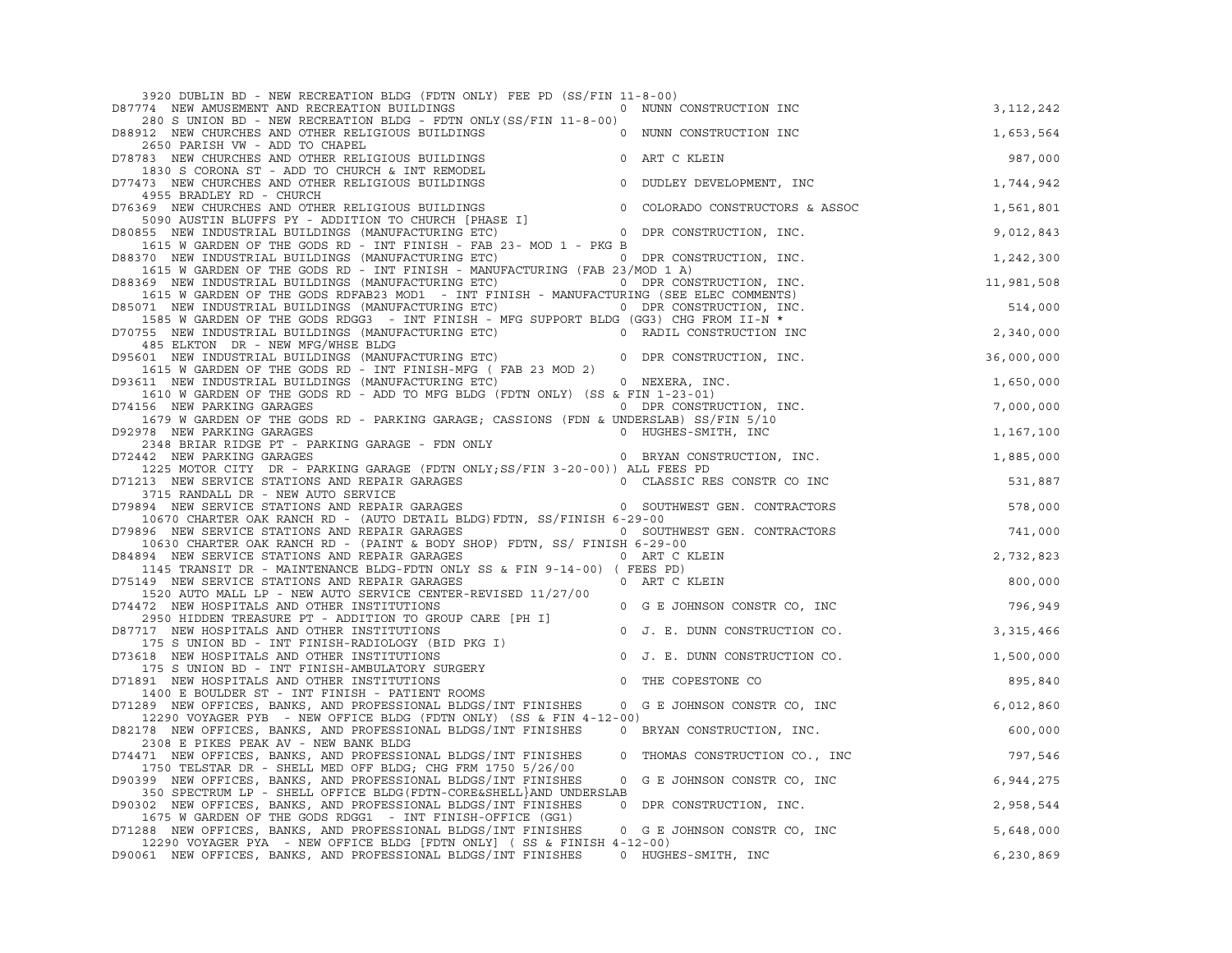| 3920 N UNION BD - SHELL MED OFFICE- FDTN/UNDER SLAB (SHELL 1-10-01)                                                                                                   |                                 |            |
|-----------------------------------------------------------------------------------------------------------------------------------------------------------------------|---------------------------------|------------|
| D81950 NEW OFFICES, BANKS, AND PROFESSIONAL BLDGS/INT FINISHES<br>1485 TUSKEGEE PL - OFFICE/WHSE                                                                      | 0 ORLA'S CONSTRUCTION, INC      | 513,017    |
| D89072 NEW OFFICES, BANKS, AND PROFESSIONAL BLDGS/INT FINISHES                                                                                                        | 0 J. E. DUNN CONSTRUCTION CO.   | 1,100,000  |
| 525 N FOOTE AV - ADDN TO MED OFF BLD & TUNNEL 9E<br>$\circ$<br>D88736 NEW OFFICES, BANKS, AND PROFESSIONAL BLDGS/INT FINISHES                                         | HUGHES-SMITH, INC               | 2,057,873  |
| 2340 DYNAMIC DR - SHELL OFFICE BLDG<br>D74095 NEW OFFICES, BANKS, AND PROFESSIONAL BLDGS/INT FINISHES<br>0                                                            | THE NEENAN COMPANY              | 3,711,875  |
| 9950 FEDERAL DR - SHELL OFFICE BLDG (FDTN & UG SLAB) SHELL 7/10/00<br>D80571 NEW OFFICES, BANKS, AND PROFESSIONAL BLDGS/INT FINISHES                                  | 0 NEXERA, INC.                  | 700,000    |
| 5009 CENTENNIAL BD - INT REMODEL - OFFICE<br>D68800 NEW OFFICES, BANKS, AND PROFESSIONAL BLDGS/INT FINISHES<br>$\mathbf 0$                                            | PINKARD CONSTRUCTION COMPANY    | 1,242,000  |
| 4920 CENTENNIAL BDB - INT FINISH OFFICE                                                                                                                               |                                 |            |
| D80008 NEW OFFICES, BANKS, AND PROFESSIONAL BLDGS/INT FINISHES<br>$\circ$<br>5731 SILVERSTONE TR1ST FLOOR - INT FINISH - MEDICAL OFFICE                               | NEXERA, INC.                    | 658,700    |
| D73930 NEW OFFICES, BANKS, AND PROFESSIONAL BLDGS/INT FINISHES<br>1675 W GARDEN OF THE GODS RD - OFF BLDG CAISSON/FDTN/SS/SHELL/UG 6-2-00                             | 0 DPR CONSTRUCTION, INC.        | 21,000,000 |
| D87618 NEW OFFICES, BANKS, AND PROFESSIONAL BLDGS/INT FINISHES                                                                                                        | 0 BRYAN CONSTRUCTION, INC.      | 2,647,739  |
| 1150 KELLY JOHNSON BD - NEW OFFICE BLDG<br>D87460 NEW OFFICES, BANKS, AND PROFESSIONAL BLDGS/INT FINISHES<br>$\circ$<br>215 S PARKSIDE DR - MEDICAL OFFICE SHELL ONLY | HAMMERS CONSTRUCTION, INC       | 1,135,773  |
| D87369 NEW OFFICES, BANKS, AND PROFESSIONAL BLDGS/INT FINISHES                                                                                                        | 0 KEY CONSTRUCTION, INC.        | 3,500,000  |
| 556 CHAPEL HILLS DR - OFFICE BLDG- FDN & SLAB (SS 9-19-00) FIN 10/12/00<br>D87185 NEW OFFICES, BANKS, AND PROFESSIONAL BLDGS/INT FINISHES                             | 0 G E JOHNSON CONSTR CO, INC    | 510,000    |
| 121 S TEJON ST5TH FLOOR - INT FINISH 5TH FLOOR<br>D87184 NEW OFFICES, BANKS, AND PROFESSIONAL BLDGS/INT FINISHES                                                      | 0 G E JOHNSON CONSTR CO, INC    | 500,000    |
| 121 S TEJON ST4TH FLOOR - INT FINISH 4TH FLOOR<br>D86814 NEW OFFICES, BANKS, AND PROFESSIONAL BLDGS/INT FINISHES                                                      |                                 | 750,000    |
| 301 S ROCKRIMMON BD - INT REMODEL-OFFICES (AREA 4)                                                                                                                    | 0 G E JOHNSON CONSTR CO, INC    |            |
| D86627 NEW OFFICES, BANKS, AND PROFESSIONAL BLDGS/INT FINISHES<br>$\circ$<br>2610 TENDERFOOT HILL ST - NEW MEDICAL OFFICE (SHELL)                                     | CLASSIC GEN. CONTRACTORS, INC.  | 1,825,426  |
| D73573 NEW OFFICES, BANKS, AND PROFESSIONAL BLDGS/INT FINISHES<br>$\circ$<br>3755 BRIARGATE BD - SHELL BANK BLDG                                                      | MDP CONSTRUCTION INC            | 667,350    |
| D86557 NEW OFFICES, BANKS, AND PROFESSIONAL BLDGS/INT FINISHES                                                                                                        | 0 DANIEL-BARRY CONSTRUCTION INC | 600,000    |
| 610 S SANTA FE RIDGE DR - OFFICE BLDG *CHG'D FROM 305 HWY 105, BLDG 610<br>D86486 NEW OFFICES, BANKS, AND PROFESSIONAL BLDGS/INT FINISHES                             | 0 NUNN CONSTRUCTION INC         | 2,800,000  |
| 107 N NEVADA AV - ADDITION AND REMODEL - OFFICE                                                                                                                       |                                 |            |
| D86465 NEW OFFICES, BANKS, AND PROFESSIONAL BLDGS/INT FINISHES<br>0<br>121 S TEJON ST3RD FLOOR - INT FINISH-OFFICE                                                    | G E JOHNSON CONSTR CO, INC      | 509,000    |
| D86462 NEW OFFICES, BANKS, AND PROFESSIONAL BLDGS/INT FINISHES<br>2 N NEVADA AV - INT REMODEL - COMMON AREA (OFFICES)                                                 | 0 HUGHES-SMITH, INC             | 628,000    |
| D69208 NEW OFFICES, BANKS, AND PROFESSIONAL BLDGS/INT FINISHES<br>$\circ$<br>3155 N UNION BD - ADD TO MEDICAL OFFICE                                                  | DANIEL-BARRY CONSTRUCTION INC   | 553,566    |
| D73253 NEW OFFICES, BANKS, AND PROFESSIONAL BLDGS/INT FINISHES<br>$\circ$                                                                                             | DSP BUILDERS INC                | 1,872,002  |
| 2355 BRIARGATE PY - OFFICE/WHSE (FDTN) CORE & SHELL 3/17/00<br>D73224 NEW OFFICES, BANKS, AND PROFESSIONAL BLDGS/INT FINISHES                                         | 0 NUNN CONSTRUCTION INC         | 600,000    |
| 1310 W CHEYENNE MOUNTAIN BD - MAINTENANCE BLDG (FDTN ONLY) SS/FIN 3/27/00<br>D78110 NEW OFFICES, BANKS, AND PROFESSIONAL BLDGS/INT FINISHES                           | 0 BRYAN CONSTRUCTION, INC.      | 500,000    |
| 4305 BEVERLY ST - SHELL OFFICE/WHSE<br>D77927 NEW OFFICES, BANKS, AND PROFESSIONAL BLDGS/INT FINISHES<br>$\Omega$                                                     | THE NEENAN COMPANY              | 944,195    |
| 9930 FEDERAL DR - INTERIOR FINISH OFFICE (BUILDING 2)                                                                                                                 |                                 |            |
| D85326 NEW OFFICES, BANKS, AND PROFESSIONAL BLDGS/INT FINISHES<br>0<br>3027 N CIRCLE DR - MEDICAL OFF BLDG-FDN ONLY-SS/FIN9-8-00 (FEE PD THRU FIN                     | MARSHALL ERDMAN & ASSOCIATES    | 1,997,765  |
| D77926 NEW OFFICES, BANKS, AND PROFESSIONAL BLDGS/INT FINISHES<br>9910 FEDERAL DR - INT FINISH - OFFICES BLDGS 1                                                      | 0 THE NEENAN COMPANY            | 900,000    |
| D69049 NEW OFFICES, BANKS, AND PROFESSIONAL BLDGS/INT FINISHES<br>$\circ$<br>2335 BRIARGATE PY - INT FINISH - OFFICES                                                 | P. F. MC CARTHY, INC            | 1,558,320  |
| D76999 NEW OFFICES, BANKS, AND PROFESSIONAL BLDGS/INT FINISHES                                                                                                        | 0 THE WEITZ COMPANY, INC.       | 2,000,000  |
| 2260 BRIARGATE PY - INT FINISH-OFFICE; CHG FRM 475 CHAPEL HILLS 8/3/00<br>D84888 NEW OFFICES, BANKS, AND PROFESSIONAL BLDGS/INT FINISHES                              | 0 THOMAS CONSTRUCTION CO., INC  | 831,060    |
| 6980 MESA RIDGE PY - NEW MEDICAL OFFICE<br>D84881 NEW OFFICES, BANKS, AND PROFESSIONAL BLDGS/INT FINISHES                                                             | 0 ART C KLEIN                   | 1,544,862  |
|                                                                                                                                                                       |                                 |            |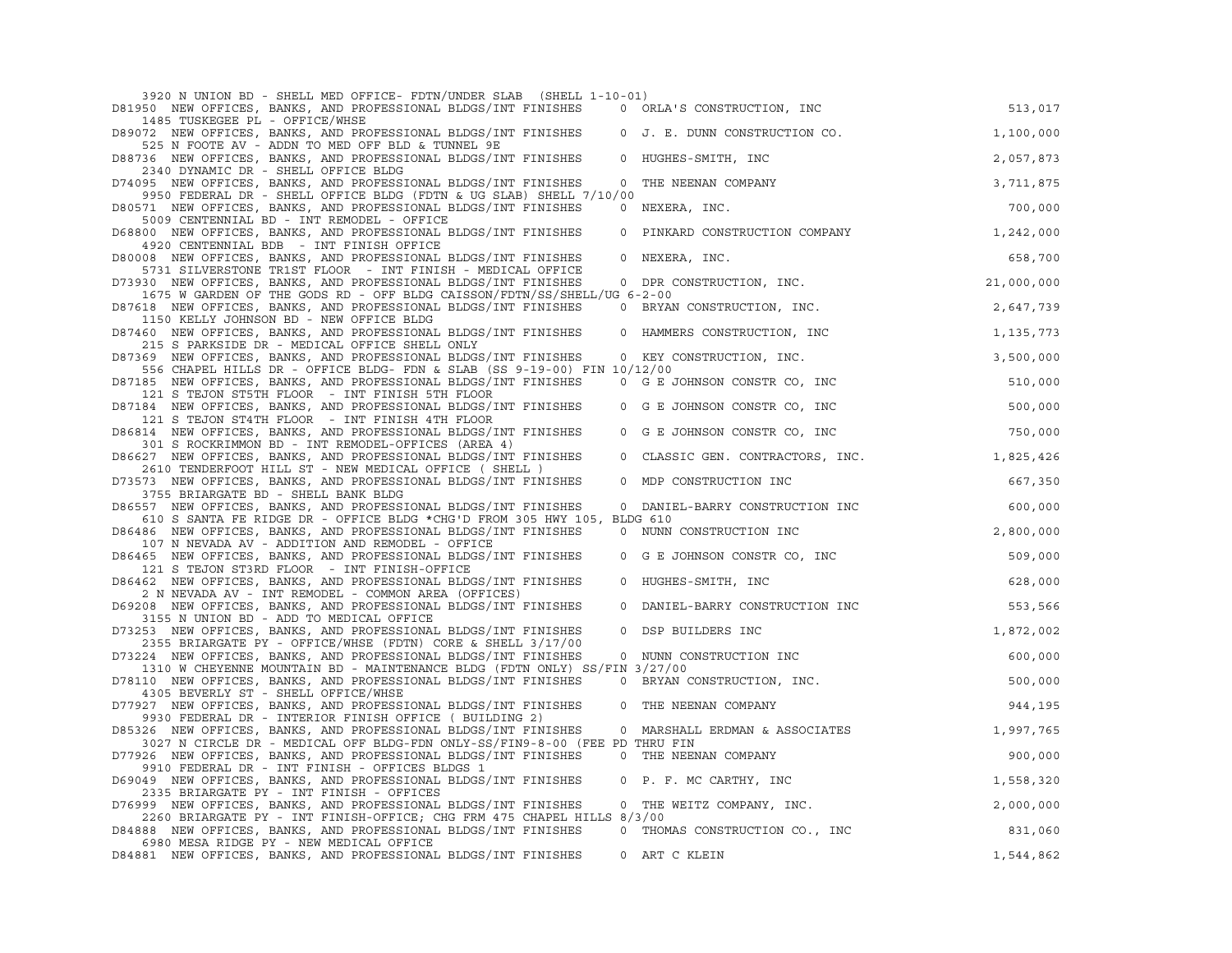| 1015 TRANSIT DR - ADM BLDG-FDTN ONLY (SS & FIN 9-14-00) ( FEES PD)                                                                          |                                  |           |
|---------------------------------------------------------------------------------------------------------------------------------------------|----------------------------------|-----------|
| D76860 NEW OFFICES, BANKS, AND PROFESSIONAL BLDGS/INT FINISHES                                                                              | 0 THE NEENAN COMPANY             | 1,077,242 |
| 9960 FEDERAL DR - OFFICE BLDG (FDTN ONLY) (INC UDRSLAB) CORE & SHELL 7-27<br>D84159 NEW OFFICES, BANKS, AND PROFESSIONAL BLDGS/INT FINISHES | 0 MOELLER CUSTOM PROPERTIES      | 1,900,000 |
| 2630 TENDERFOOT HILL ST - OFFICE BLDG (FDTN ONLY) - {SS FINISH } 10-3-00                                                                    |                                  |           |
| D84000 NEW OFFICES, BANKS, AND PROFESSIONAL BLDGS/INT FINISHES<br>1795 E JET WING DR - SHELL OFFICE BLDG                                    | 0 ALEXANDHER BUILDING CO., INC.  | 3,170,846 |
| D83897 NEW OFFICES, BANKS, AND PROFESSIONAL BLDGS/INT FINISHES<br>$\Omega$                                                                  | DPR CONSTRUCTION, INC.           | 600,000   |
| 1575 W GARDEN OF THE GODS RD - INT FIN- GG2 2ND FLR, PKG E                                                                                  |                                  |           |
| D71920 NEW OFFICES, BANKS, AND PROFESSIONAL BLDGS/INT FINISHES<br>9930 FEDERAL DR - SHELL OFF BLDG (FDTN ONLY W/UNDERSLAB (SHELL & CORE4-21 | 0 THE NEENAN COMPANY             | 3,895,344 |
| D83808 NEW OFFICES, BANKS, AND PROFESSIONAL BLDGS/INT FINISHES<br>1010 W BAPTIST RD - OFFICE BLDG - BANK                                    | 0 MENDEL-ALLISON CONSTRUCTION    | 684,000   |
| D75731 NEW OFFICES, BANKS, AND PROFESSIONAL BLDGS/INT FINISHES                                                                              | 0 PINKARD CONSTRUCTION COMPANY   | 1,632,156 |
| 4870 CENTENNIAL BD - SHELL OFFICE BUILDING<br>D83527 NEW OFFICES, BANKS, AND PROFESSIONAL BLDGS/INT FINISHES<br>$\circ$                     | CLASSIC RES CONSTR CO INC        | 2,315,000 |
| 6250 CORPORATE DR - OFF/WHSE                                                                                                                |                                  |           |
| D71919 NEW OFFICES, BANKS, AND PROFESSIONAL BLDGS/INT FINISHES<br>9910 FEDERAL DR - SHELL OFF BLDG-FDTN ONLYW/UNDERSLAB (SHELL &CORE 4-21-  | 0 THE NEENAN COMPANY             | 3,616,833 |
| D75758 NEW OFFICES, BANKS, AND PROFESSIONAL BLDGS/INT FINISHES<br>15455 GLENEAGLE DRBLDG 2 - SHELL OFFICE BLDG                              | 0 COLORADO COMMERCIAL BLDRS.     | 664,532   |
| D95101 NEW OFFICES, BANKS, AND PROFESSIONAL BLDGS/INT FINISHES                                                                              | 0 G E JOHNSON CONSTR CO, INC     | 1,450,000 |
| 301 S ROCKRIMMON BDAREA 9 - INT REMODEL (INT SHELL-SEP INT FINISH TO FOLLOW)                                                                |                                  |           |
| D94904 NEW OFFICES, BANKS, AND PROFESSIONAL BLDGS/INT FINISHES<br>831 S NEVADA AV - CONVERT SCHOOL TO OFFICE BUILDING (CHG OF USE)          | 0 G E JOHNSON CONSTR CO, INC     | 3,290,000 |
| D82751 NEW OFFICES, BANKS, AND PROFESSIONAL BLDGS/INT FINISHES<br>116 MAIN ST - NEW OFFICE BLDG (FDTN ONLY) SHELL/FIN 8/25/00               | 0 H W HOUSTON CONST CO           | 1,768,000 |
| D94716 NEW OFFICES, BANKS, AND PROFESSIONAL BLDGS/INT FINISHES<br>$\circ$                                                                   | DPR CONSTRUCTION, INC.           | 4,500,000 |
| 1575 W GARDEN OF THE GODS RD - INT FINISH - TESTING ROOM<br>D82537 NEW OFFICES, BANKS, AND PROFESSIONAL BLDGS/INT FINISHES<br>$\mathbf 0$   | G E JOHNSON CONSTR CO, INC       | 507,373   |
| 301 S ROCKRIMMON BDAREA 10 - INT REMODEL - OFFICE                                                                                           |                                  |           |
| D75611 NEW OFFICES, BANKS, AND PROFESSIONAL BLDGS/INT FINISHES<br>4250 BUCKINGHAM DR - OFFICE WAREHOUSE - FDN ONLY (SHELL 6-30-00)          | 0 BUTLER CONSTRUCTION CO         | 1,065,319 |
| D68798 NEW OFFICES, BANKS, AND PROFESSIONAL BLDGS/INT FINISHES                                                                              | 0 PINKARD CONSTRUCTION COMPANY   | 558,000   |
| 4820 CENTENNIAL BDA - INTERIOR FINISH-OFFICE                                                                                                |                                  |           |
| D92981 NEW OFFICES, BANKS, AND PROFESSIONAL BLDGS/INT FINISHES<br>$\circ$<br>9475 BRIAR VILLAGE PT - SHELL OFFICE BUILDING - FDN ONLY       | HUGHES-SMITH, INC                | 4,500,000 |
| D74425 NEW OFFICES, BANKS, AND PROFESSIONAL BLDGS/INT FINISHES<br>$\circ$<br>18925 BASE CAMP RD - SHELL OFFICE BLDG                         | ELDER CONSTRUCTION, INC          | 800,000   |
| D71523 NEW OFFICES, BANKS, AND PROFESSIONAL BLDGS/INT FINISHES<br>$\circ$                                                                   | NEXERA, INC.                     | 960,000   |
| 5731 SILVERSTONE TR - OFFICE BLDG (FDN ONLY) (SHELL 5-9-00)<br>D92416 NEW OFFICES, BANKS, AND PROFESSIONAL BLDGS/INT FINISHES<br>$\circ$    | JIM RHEIN CONSTRUCTION, INC.     | 568,000   |
| 2675 AKERS DR - NEW OFFICE/WAREHOUSE<br>D91632 NEW OFFICES, BANKS, AND PROFESSIONAL BLDGS/INT FINISHES                                      |                                  | 4,794,773 |
| 8610 EXPLORER DR - OFFICE BLDG{FDN ONLY} SS 11-29-00 - CORE & SHELL 12-26-                                                                  | 0 G E JOHNSON CONSTR CO, INC     |           |
| D71290 NEW OFFICES, BANKS, AND PROFESSIONAL BLDGS/INT FINISHES<br>12290 VOYAGER PYC - NEW OFFICE BLDG (FTDN ONLY) (SS & FINISH 4-12-00)     | 0 G E JOHNSON CONSTR CO, INC     | 1,788,803 |
| D91070 NEW OFFICES, BANKS, AND PROFESSIONAL BLDGS/INT FINISHES 0 WINCEK CONSTR<br>440 CHAPEL HILLS DR - BANK (FDTN ONLY)                    |                                  | 910,132   |
| D76875 NEW SCHOOLS AND OTHER EDUCATIONAL BUILDINGS                                                                                          | 0 ROSEWOOD CONST. SERVICES CORP. | 500,000   |
| 5797 JACKPOT DR - DAYCARE BUILDING (CHG 9/5/00 FRM 4797)<br>D93747 NEW SCHOOLS AND OTHER EDUCATIONAL BUILDINGS                              | 0 MCBRIDE CONSTRUCTION           | 800,000   |
| 2380 BRIAR RIDGE PT - NEW DAYCARE BUILDING                                                                                                  |                                  |           |
| D82247 STORES AND OTHER RETAIL BUILDINGS/INT FINISHES<br>$\overline{0}$<br>1425 S MURRAY BD - NEW RETAIL                                    | THE COPESTONE CO                 | 2,072,468 |
| D90579 STORES AND OTHER RETAIL BUILDINGS/INT FINISHES<br>$\circ$                                                                            | PEAK PROFESSIONAL CONTRS INC     | 500,000   |
| 7214 N ACADEMY BD - SHELL RETAIL BLDG                                                                                                       |                                  |           |
| D81965 STORES AND OTHER RETAIL BUILDINGS/INT FINISHES<br>$\circ$<br>3205 CINEMA PT - NEW RETAIL BUILDING (SHELL) BLDG E                     | COLORADO STRUCTURES INC          | 749,000   |
| D90162 STORES AND OTHER RETAIL BUILDINGS/INT FINISHES<br>$\circ$<br>1157 N CIRCLE DR - SHELL RETAIL BLDG                                    | COLORADO STRUCTURES INC          | 660,312   |
| D81964 STORES AND OTHER RETAIL BUILDINGS/INT FINISHES<br>$\Omega$                                                                           | COLORADO STRUCTURES INC          | 626,000   |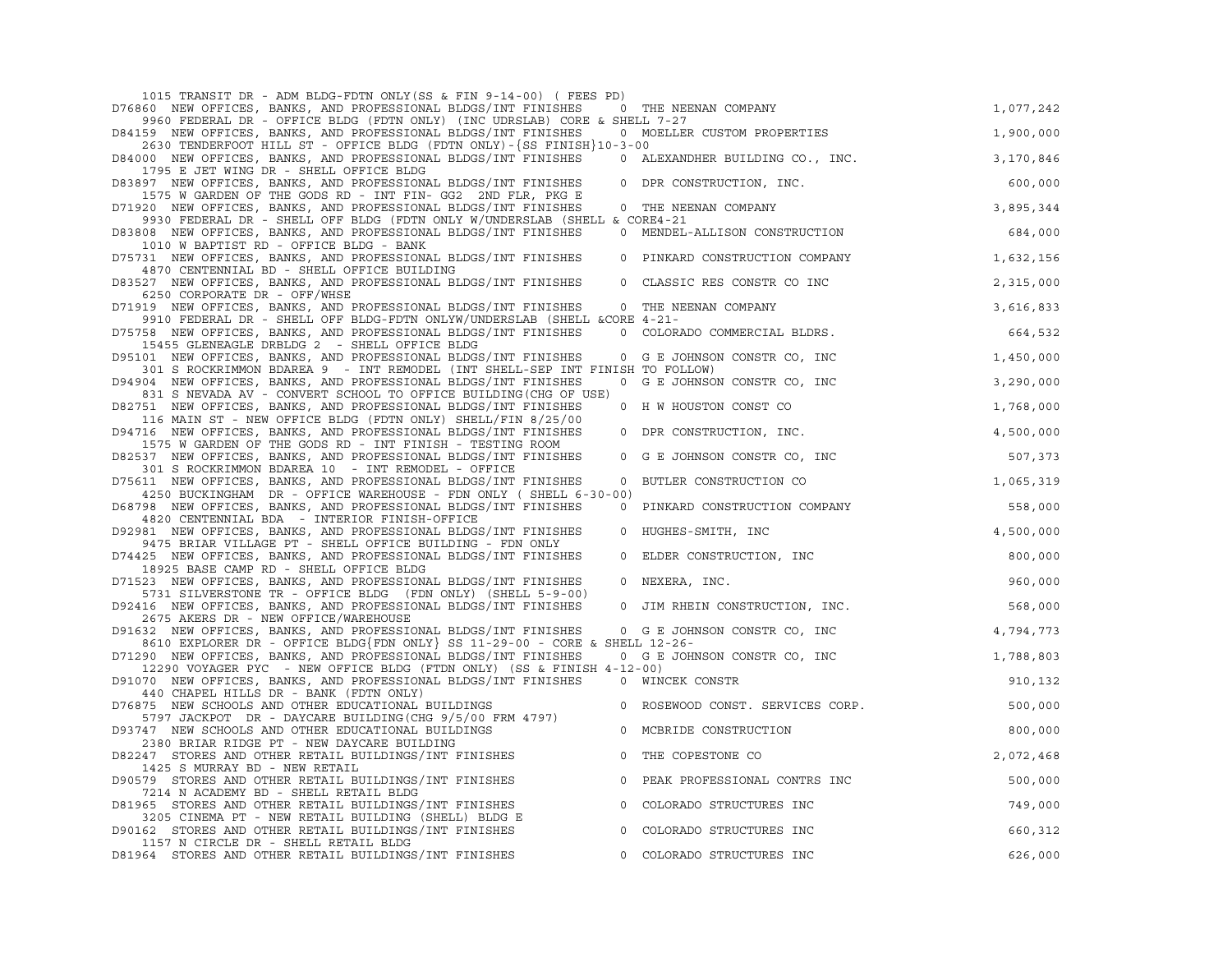| 3317 CINEMA PT - NEW RETAIL BLDG D (SHELL ONLY)                                                                                                                                                                                                                          |                |                                  |             |
|--------------------------------------------------------------------------------------------------------------------------------------------------------------------------------------------------------------------------------------------------------------------------|----------------|----------------------------------|-------------|
| D81295 STORES AND OTHER RETAIL BUILDINGS/INT FINISHES                                                                                                                                                                                                                    | $\circ$        | THE COPESTONE CO                 | 628,100     |
| 1445 S MURRAY BD - SHELL RETAIL BLDG<br>D81190 STORES AND OTHER RETAIL BUILDINGS/INT FINISHES                                                                                                                                                                            |                | 0 KURT EHRHARDT CONSTRUCTION INC | 685,000     |
| 411 HWY 105 - RESTAURANT<br>D81188 STORES AND OTHER RETAIL BUILDINGS/INT FINISHES                                                                                                                                                                                        |                | 0 MC NELLY CONSTRUCTION CO, INC  | 700,000     |
| 7133 N ACADEMY BD - RESTAURANT<br>D74079 STORES AND OTHER RETAIL BUILDINGS/INT FINISHES                                                                                                                                                                                  | $\mathbb O$    | ART C KLEIN                      | 915,000     |
| 7525 N ACADEMY BD - NEW RETAIL [SHELL ONLY)                                                                                                                                                                                                                              |                |                                  |             |
| D80135 STORES AND OTHER RETAIL BUILDINGS/INT FINISHES<br>5240 N ACADEMY BD - ADDITION & INT REMODEL                                                                                                                                                                      |                | 0 ADOLFSON & PETERSON            | 1,750,000   |
| D73714 STORES AND OTHER RETAIL BUILDINGS/INT FINISHES<br>1510 AUTO MALL LP - NEW AUTO SALES BUILDING                                                                                                                                                                     |                | 0 ART C KLEIN                    | 1,100,000   |
| D79892 STORES AND OTHER RETAIL BUILDINGS/INT FINISHES 0 SOUTHWEST GEN. CONTRACTORS                                                                                                                                                                                       |                |                                  | 1,506,200   |
| 10680 CHARTER OAK RANCH RD - AUTO AUCTION BLDG - (FDN ONLY) SS/FINISH 6-29-00<br>D87297 STORES AND OTHER RETAIL BUILDINGS/INT FINISHES                                                                                                                                   |                | 0 COLORADO STRUCTURES INC        | 2,399,000   |
| 3110 N POWERS BD - NEW RETAIL (FDN-UP/SS/FINISH<br>3110 N POWERS BD - NEW RETAIL (FDN-UP/SS/FINISHES MASS PRODUSS 100 COLORADO STRUCTURES INC<br>D79327 STORES AND OTHER RETAIL BUILDINGS/INT FINISHES MASS AND STRUCTURES INC                                           |                |                                  |             |
|                                                                                                                                                                                                                                                                          |                |                                  | 1,341,072   |
| 2170 SOUTHGATE RD - SHELL RETAIL BLDG (2170/2180 ADDRESS CORRECTED 11-7-00)                                                                                                                                                                                              |                |                                  |             |
| D78392 STORES AND OTHER RETAIL BUILDINGS/INT FINISHES<br>2140 SOUTHGATE RD - RETAIL BLDG                                                                                                                                                                                 |                | 0 COLORADO STRUCTURES INC        | 1,070,000   |
| D78384 STORES AND OTHER RETAIL BUILDINGS/INT FINISHES                                                                                                                                                                                                                    |                | 0 PEAK PROFESSIONAL CONTRS INC   | 766,558     |
| 1725 BRIARGATE BD - NEW RETAIL BLDG (SHELL ONLY)                                                                                                                                                                                                                         |                |                                  |             |
| D78131 STORES AND OTHER RETAIL BUILDINGS/INT FINISHES                                                                                                                                                                                                                    |                | 0 DANIEL-BARRY CONSTRUCTION INC  | 1,503,133   |
| 5867 N NEVADA AV - RETAIL BLDG (CHG TO SHELL 7/19/00)                                                                                                                                                                                                                    |                |                                  |             |
| D85390 STORES AND OTHER RETAIL BUILDINGS/INT FINISHES<br>2180 SOUTHGATE RD - INTERIOR FINISH-RETAIL                                                                                                                                                                      | $\circ$        | COLORADO STRUCTURES INC          | 800,000     |
| D76867 STORES AND OTHER RETAIL BUILDINGS/INT FINISHES                                                                                                                                                                                                                    | $\circ$        | BRYAN CONSTRUCTION, INC.         | 1,573,968   |
| 7207 N ACADEMY BD - RETAIL                                                                                                                                                                                                                                               |                |                                  |             |
| D76430 STORES AND OTHER RETAIL BUILDINGS/INT FINISHES<br>303 S CIRCLE DR - NEW RETAIL                                                                                                                                                                                    | $\mathbb O$    | COLORADO PACIFIC CORPORATION     | 1,000,000   |
| D83871 STORES AND OTHER RETAIL BUILDINGS/INT FINISHES                                                                                                                                                                                                                    | $\overline{0}$ | COLORADO STRUCTURES INC          | 6,933,647   |
| 2945 NEW CENTER PT - NEW RETAIL BLDG FDN ONLY-SS& FIN 7-31-00                                                                                                                                                                                                            |                |                                  |             |
| D82843 STORES AND OTHER RETAIL BUILDINGS/INT FINISHES                                                                                                                                                                                                                    |                | 0 GATEWAY CONSTRUCTION CO.       | 1,313,949   |
| 5604 N UNION BD - SHELL - ADD TO RETAIL/OFFICE<br>D94937 STORES AND OTHER RETAIL BUILDINGS/INT FINISHES                                                                                                                                                                  | $\overline{0}$ | COE CONSTRUCTION INC             | 622,500     |
| 2890 NEW CENTER PT - RESTAURANT                                                                                                                                                                                                                                          |                |                                  |             |
| D82365 STORES AND OTHER RETAIL BUILDINGS/INT FINISHES                                                                                                                                                                                                                    | $\circ$        | DANIEL-BARRY CONSTRUCTION INC    | 507,171     |
| 1246 E WOODMEN RD - SHELL FITNESS CENTER                                                                                                                                                                                                                                 |                |                                  |             |
| D82360 STORES AND OTHER RETAIL BUILDINGS/INT FINISHES<br>7298 N ACADEMY BD - NEW RETAIL BLG                                                                                                                                                                              | $\circ$        | DANIEL-BARRY CONSTRUCTION INC    | 755,417     |
| 7298 N ACADEMY BD - NEW RETAIL BLG<br>175 STORES AND OTHER RETAIL BUILDINGS/INT FINISHES<br>2230 SOUTHGATE RD - NEW RESTAURANT -FDN ONLY (SS 3/27/00)<br>255 STORES AND OTHER RETAIL BUILDINGS/INT FINISHES<br>D69375 STORES AND OTHER RETAIL BUILDINGS/INT FINISHES     |                | 0 INLAND CONSTRUCTION COMPANY    | 600,000     |
| D92365 STORES AND OTHER RETAIL BUILDINGS/INT FINISHES                                                                                                                                                                                                                    |                | 0 GAMMA CONSTRUCTION CO          | 500,000     |
| 2895 NEW CENTER PT - RESTAURANT                                                                                                                                                                                                                                          |                |                                  |             |
| D91072 STORES AND OTHER RETAIL BUILDINGS/INT FINISHES<br>1801 S ACADEMY BD - INT FINISH-FITNESS CENTER                                                                                                                                                                   |                | 0 G. A. MAXWELL CONSTRUCTION     | 925,000     |
| D82014 NONRESIDENTIAL BUILDINGS (STORAGE SHEDS, ETC)                                                                                                                                                                                                                     |                | 0 TURN KEY GEN. CONTRACTORS, INC | 530,077     |
| 14080 STRUTHERS RDB - MINI STORAGE WAREHOUSE BLD B<br>14080 STRUTHERS RDB - MINI STORAGE WAREHOUSE BLD B<br>D81406 NONRESIDENTIAL BUILDINGS (STORAGE SHEDS, ETC) 0 GERALD H PHIPPS INC                                                                                   |                |                                  | 629,959     |
| 1455 HWY 105 - ADD TO EQUIPMENT BLDG                                                                                                                                                                                                                                     |                |                                  |             |
| THIS INN TO THE TO BE THE SUBDANCE SHEDS, ETC)<br>1615 WORRESIDENTIAL BUILDINGS (STORAGE SHEDS, ETC) O DPR CONSTRUCTION, INC.<br>1615 WORRESIDENTIAL BUILDINGS (STORAGE BUILDING (TOTE) O DPR CONSTRUCTION, INC.<br>D88780 NONRESIDENTIAL BUILDINGS (STORAGE SHEDS, ETC) |                |                                  | 925,376     |
| D80146 NONRESIDENTIAL BUILDINGS (STORAGE SHEDS, ETC)                                                                                                                                                                                                                     |                |                                  | 1,017,173   |
| 1625 W GARDEN OF THE GODS RDBSGS - UTILITY BLD- FDN/SS ONLY (FIN & MECH YARDCANOPY 9-18-                                                                                                                                                                                 |                |                                  |             |
| D88432 NONRESIDENTIAL BUILDINGS (STORAGE SHEDS, ETC) 0 G E JOHNSON CONSTR CO, INC                                                                                                                                                                                        |                | NC<br><sub>NC</sub>              | 3, 359, 753 |
| 375 PRINTERS PY - FIRE OPERATIONS & TRAINING CENTER<br>D88401 NONRESIDENTIAL BUILDINGS (STORAGE SHEDS, ETC)                                                                                                                                                              |                | 0 DPR CONSTRUCTION, INC.         | 1,751,780   |
| 1605 W GARDEN OF THE GODS RD - CENTRAL POWER SUPPLY BLDG                                                                                                                                                                                                                 |                |                                  |             |
| D78884 NONRESIDENTIAL BUILDINGS (STORAGE SHEDS, ETC)                                                                                                                                                                                                                     |                | 0 DPR CONSTRUCTION, INC.         | 5,150,180   |
| 1645 W GARDEN OF THE GODS RD - MTNCE BLDG (FDN/SS/FIN 9/15/00)                                                                                                                                                                                                           |                |                                  |             |
| D76897 NONRESIDENTIAL BUILDINGS (STORAGE SHEDS, ETC)                                                                                                                                                                                                                     |                | 0 G E JOHNSON CONSTR CO, INC     | 594,864     |